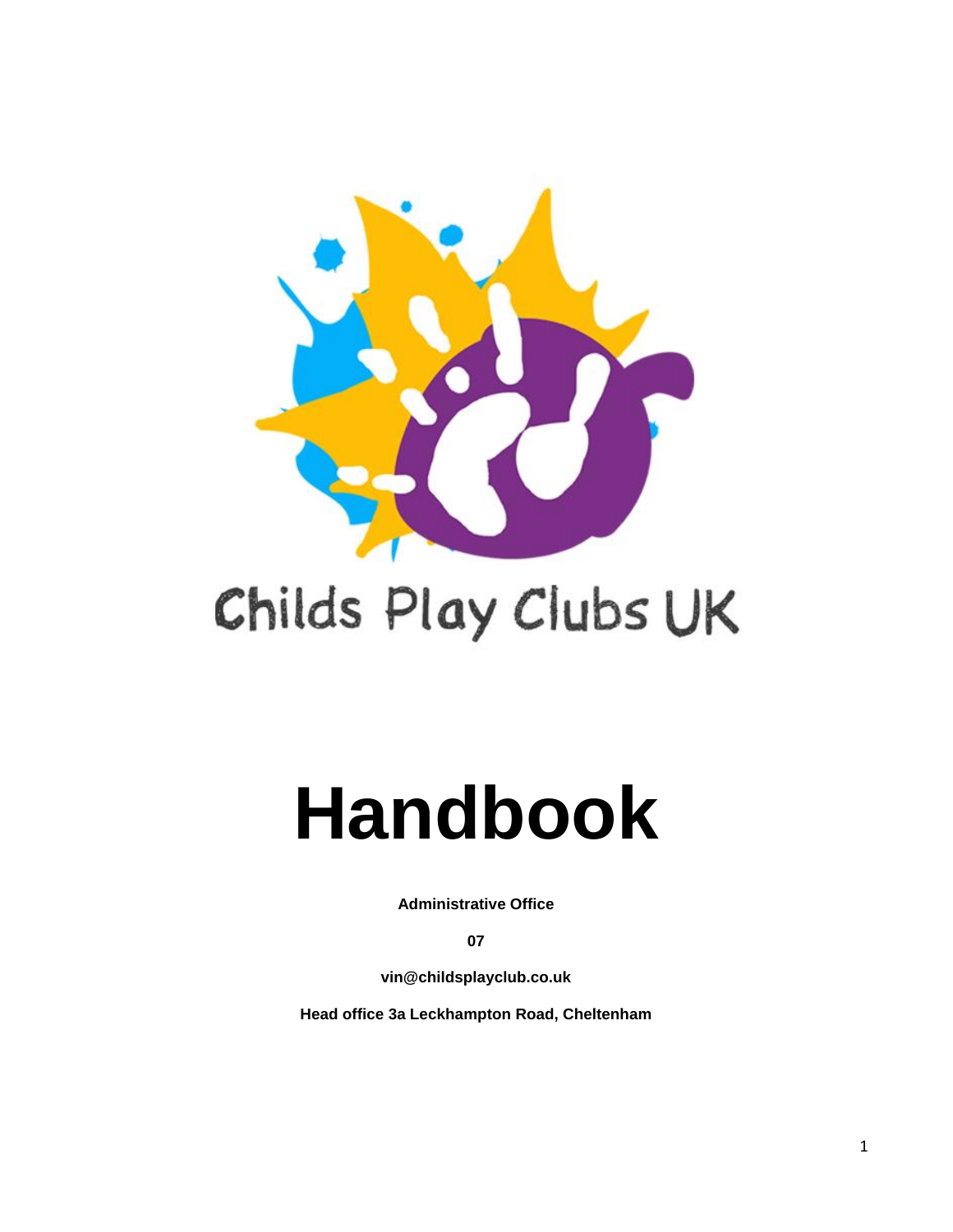#### **Table of Contents**

| <b>CPCUK Philosophy and Mission</b>          | pg. 3               |
|----------------------------------------------|---------------------|
| <b>Playwork Principles</b>                   | pg. 4               |
| Play Types                                   | pg. 5               |
| <b>Developmental Milestones</b>              | pg. 7               |
| <b>Staff and Program Expectations</b>        | pg. 8               |
| <b>Hours of Operations</b>                   | pg. 9               |
| <b>Emergency School Closures Attendance</b>  | pg. 9               |
| Enrolment                                    | pg. 10              |
| Absences/Missing Children                    | pg. 10              |
| Fees and Payments                            | pg. 10 -11          |
| Dropping Off and Pick up Children            | pg. 11-12           |
| <b>Child Protection Policy</b>               | pg. $\overline{12}$ |
| <b>Administrative Records</b>                | pg. 12 - 13         |
| Access to Information                        | $pg.$ 13            |
| Confidentiality                              | pg. $\overline{13}$ |
| Communication and Open Door                  | pg. 13              |
| <b>Complaint Policy and Procedures</b>       | $pg.$ 14            |
| <b>Philosophical Differences</b>             | pg. $\overline{14}$ |
| Policies                                     | pg. 14              |
| <b>Guidance Policy</b>                       | pg. 14 - 15         |
| Warning, Suspensions and Termination of Care | pg. 15 - 16         |
| <b>Anti- Bullying Policy</b>                 | pg. 16              |
| Program and Review                           | $pg. 16 - 17$       |
| Inclusion                                    | $pg.$ 17            |
| Children's Participation                     | $pg.$ 17            |
| School/ Community Partnership                | pg. 17              |
| <b>Distal Supervision</b>                    | $pg. 17 - 18$       |
| <b>Outdoor Policy</b>                        | pg. 18              |
| Sunscreen/ Bug Spray                         | pg. 18              |
| Off Site Activities-19                       | pg. 18              |
| Parental Involvement                         | pg. 19              |
| Homework and Reading                         | pg. 19              |
| Media Release 20                             | pg. 19              |
| Electronic Media                             | pg. 20              |
| Safety/ Supervision 21                       | pg. 20              |
| <b>Health and Safety</b>                     | pg. $21$            |
| <b>Illness</b>                               | pg. $21 - 23$       |
| Medication                                   | pg. 23              |
| Accidents/ Incidents                         | pg. $23 - 24$       |
| Smoking                                      | pg. 24              |
| Nutrition/ Snacks                            | pg. $24$            |
| <b>Emergency Contact Information</b>         | pg. $24 - 25$       |
| Portable Records                             | pg. 25              |
| <b>Emergency Evacuation</b>                  | pg. 25              |
| <b>Fire Drill Procedure</b>                  | pg. 25              |
| Lock-Down Procedure                          | pg. 25 - 26         |
| <b>Staff Parent Communication Policy</b>     | pg. 27              |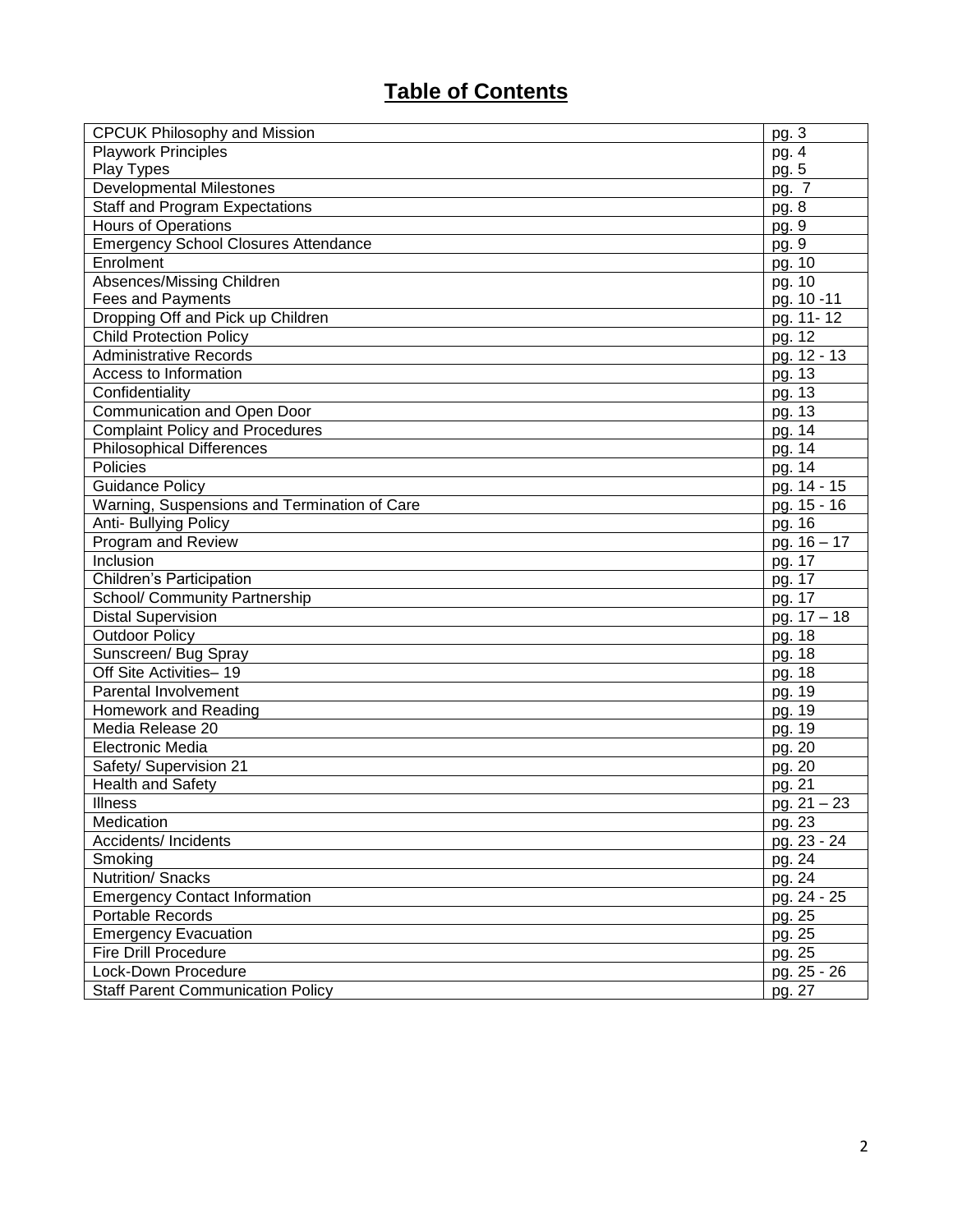**Our Philosophy**

**At Child's Play Clubs UK we believe that children are experts a play, it is our job to create an environment where imaginations take flight.**

**We are passionate about providing culturally diverse environments within high quality out of school care settings that respect and celebrate the uniqueness and development of each child.**

#### **Our Mission**

**Our mission is to compliment the diverse communities and families to whom we provide out of school child-care. Our playworkers create an environment that enables high quality play opportunities that inspire curiosity and support children's development.**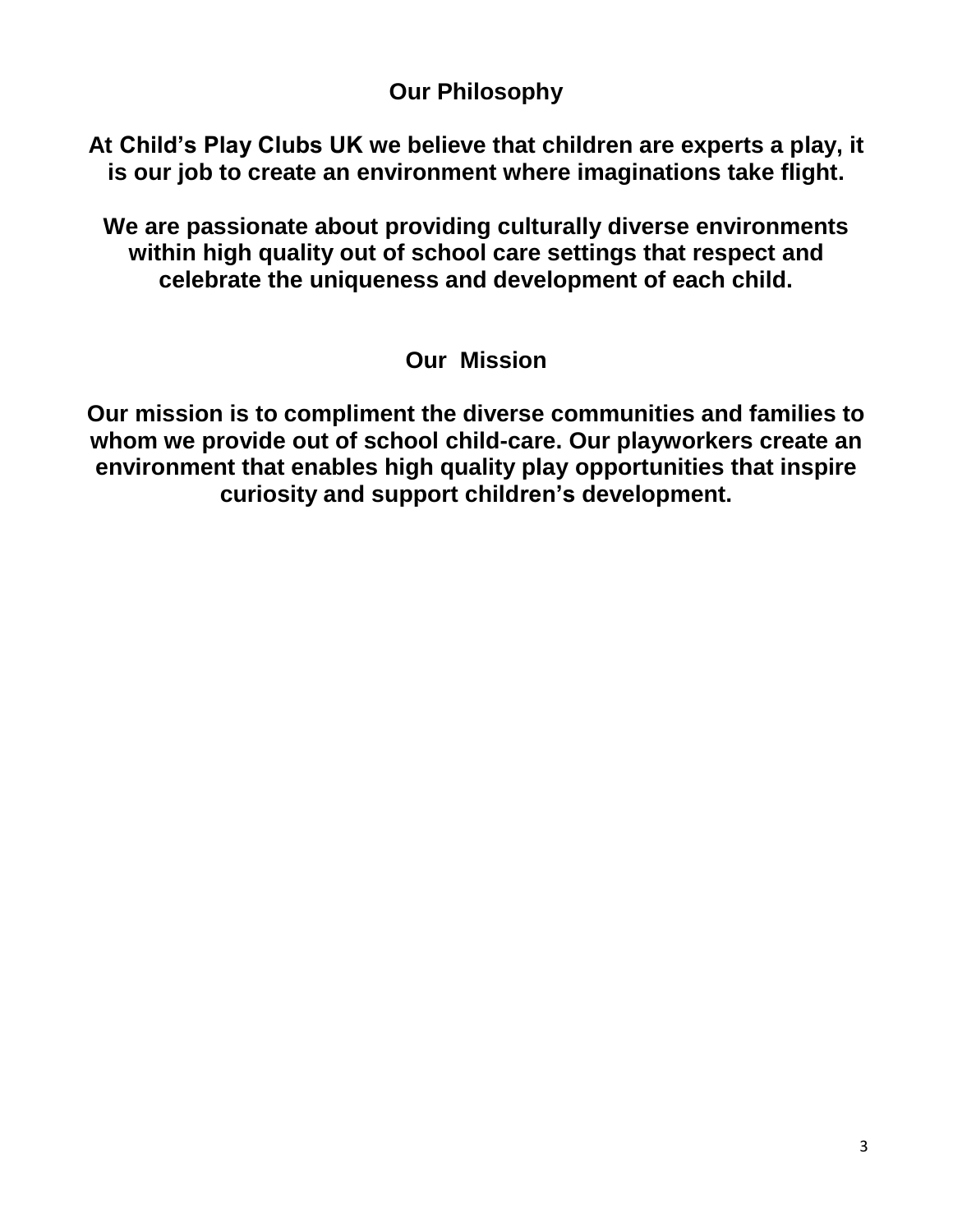### **Playwork Principles**

CPCUK are inspired by and based upon the playwork principles. These principles establish the professional and ethical framework for playwork and as such must be regarded as a whole. They describe what is unique about play and playwork, and provide the playwork perspective for working with children and young people. They are based on the recognition that children and young people's capacity for positive development will be enhanced if given access to the broadest range of environments and play opportunities:

- **All children and young people need to play**. The impulse to play is innate. Play is a biological, psychological and social necessity, and is fundamental to the healthy development and well being of individuals and communities.
- **Play is a process that is freely chosen**, personally directed and intrinsically motivated. That is, children and young people determine and control the content and intent of their play, by following their own instincts, ideas and interests, in their own way for their own reasons.
- **The prime focus and essence of playwork is to support and facilitate** the play process and this should inform the development of play policy, strategy, training and education.
- For playworkers, **the play process takes precedence** and playworkers act as advocates for play when engaging with adult led agendas.
- The role of the playworker is to support all children and young people in the creation of a space in which they can play.
- The playworker's response to children and young people playing is based on a sound up to date knowledge of the play process, and reflective practice.
- Playworkers recognise their own impact on the play space and also the impact of children and young people's play on the playworker.
- Playworkers choose an intervention style that enables children and young people to extend their play.

All playworker intervention must balance risk with the developmental benefit and well being of children.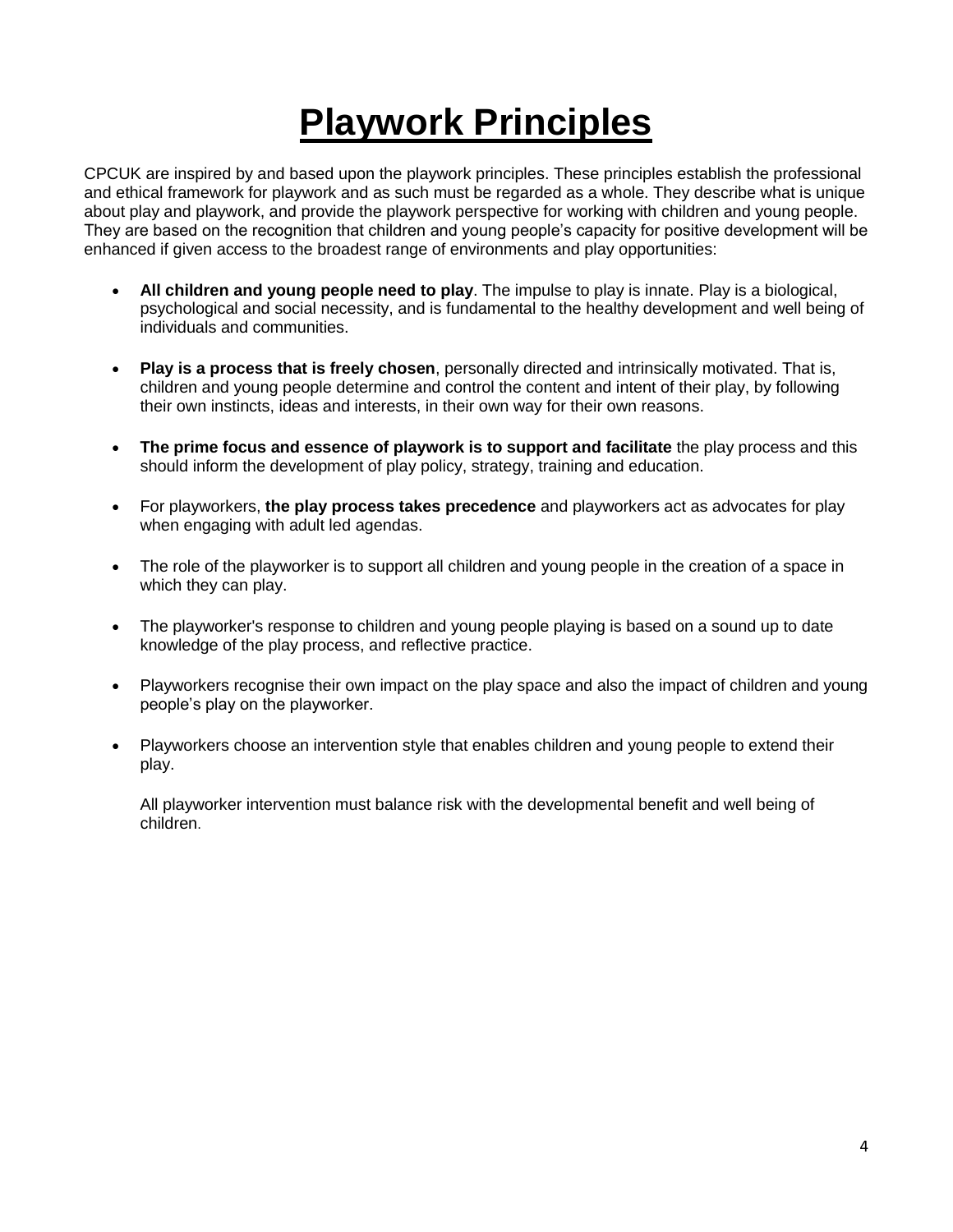### **Play Types**

There are acknowledged to be a number of different play types (around 16) which provide playworkers, managers and trainers with a common language for describing play. There are in no particular order.

**1. Symbolic Play** – play which allows control, gradual exploration and increased understanding without the risk of being out of depth e.g. using a piece of wood to symbolise a person or an object, or a piece of string to symbolise a wedding ring.

**2. Rough and Tumble Play** – close encounter play which is less to do with fighting and more to do with touching, tickling, gauging relative strength. Discovering physical flexibility and the exhilaration of display. This type of play allows children to participate in physical contact that doesn't involved or result in someone being hurt. This type of play can use up lots of energy.

**3. Socio-dramatic Play** – the enactment of real and potential experiences of an intense personal, social, domestic or interpersonal nature e.g. playing at house, going to the shops, being mothers and fathers, organising a meal or even having a row.

**4. Social Play** – play during which the rules and criteria for social engagement and interaction can be revealed, explored and amended. E.g. any social or interactive situation which contains an expectation on all parties that they will abide by the rules or protocols, i.e. games, conversations, making something together.

**5. Creative Play** – play which allows a new response, the transformation of information, awareness of new connections, with an element of surprise. Allows children to design, explore, try out new ideas and use their imagination. They can use lots of different tools, props, equipment. It can have a beginning and an end, texture and smell. e.g. enjoying creation with a range of materials and tools for its own sake. Self expression through any medium, making things, changing things.

**6. Communication Play** – play using words, nuances or gestures e.g. mime / charades, jokes, play acting, mickey taking, singing, whispering, pointing, debate, street slang, poetry, text messages, talking on mobiles / emails/ internet, skipping games, group and ball games.

**7. Dramatic Play** – play which dramatizes events in which the child is not a direct participator. For example presentation of a TV show, an event on the street, a religious or festive event, even a funeral.

**8. Locomotor Play** – movement in any or every direction for its own sake. E.g. chase, tag, hide and seek, tree climbing.

**9. Deep Play** – play which allows the child to encounter risky or even potentially life threatening experiences, to develop survival skills and conquer fear. E.g. conquer fear such as heights, snakes, and creepy crawlies. Some find strength they never knew they had to climb obstacles, lift large objects, etc.. E.g. leaping onto an aerial runway, riding a bike on a parapet, balancing on a high beam, roller skating, assault course, high jump.

**10. Exploratory Play** – play to access factual information consisting of manipulative behaviours such as handling, throwing, banging or mouthing objects. E.g. engaging with an object or area and, either by manipulation or movement, assessing its properties, possibilities and content, such as stacking bricks.

**11. Fantasy Play –**This is the make believe world of children. This type of play is where the child's imagination gets to run wild. Play, which rearranges the world in the child's way, a way that is unlikely to occur. E.g. playing at being a pilot flying around the world, pretend to be various characters/people, be where ever they want to be, drive a car, become be six feet nothing tall or as tiny as they want to be the list is endless as is a child's imagination.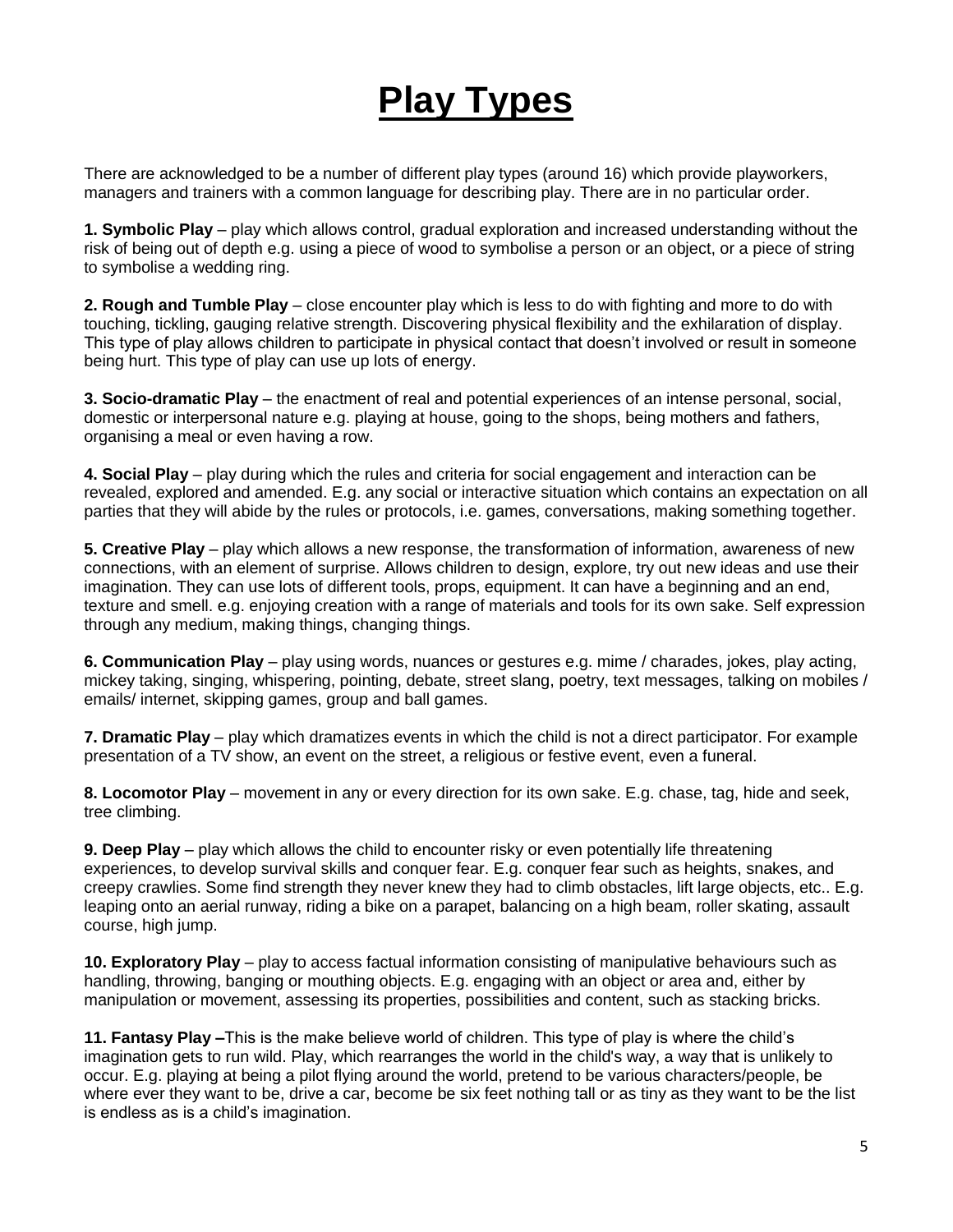**12. Imaginative Play** – play where the conventional rules, which govern the physical world, do not apply. E.g. imagining you are …, or pretending to be, a tree or ship, or patting a dog, which isn't there.

**13. Mastery Play** – control of the physical and affective ingredients of the environments. E.g. digging holes, changing the course of streams, constructing shelters, building fires.

**14. Object Play** – play which uses infinite and interesting sequences of hand-eye manipulations and movements. E.g. examination and novel use of any object e.g. cloth, paintbrush, cup.

**15. Role Play** – play exploring ways of being, although not normally of an intense personal, social, domestic or interpersonal nature. For example brushing with a broom, dialing with a telephone, driving a car.

**16. Recapitulative Play** – play that allows the child to explore ancestry, history, rituals, stories, rhymes, fire and darkness. Enables children to access play of earlier human evolutionary stages.

> **References** Hughes, B. (2002) A Playworker's Taxonomy of Play Types, 2nd edition, London: PlayLink.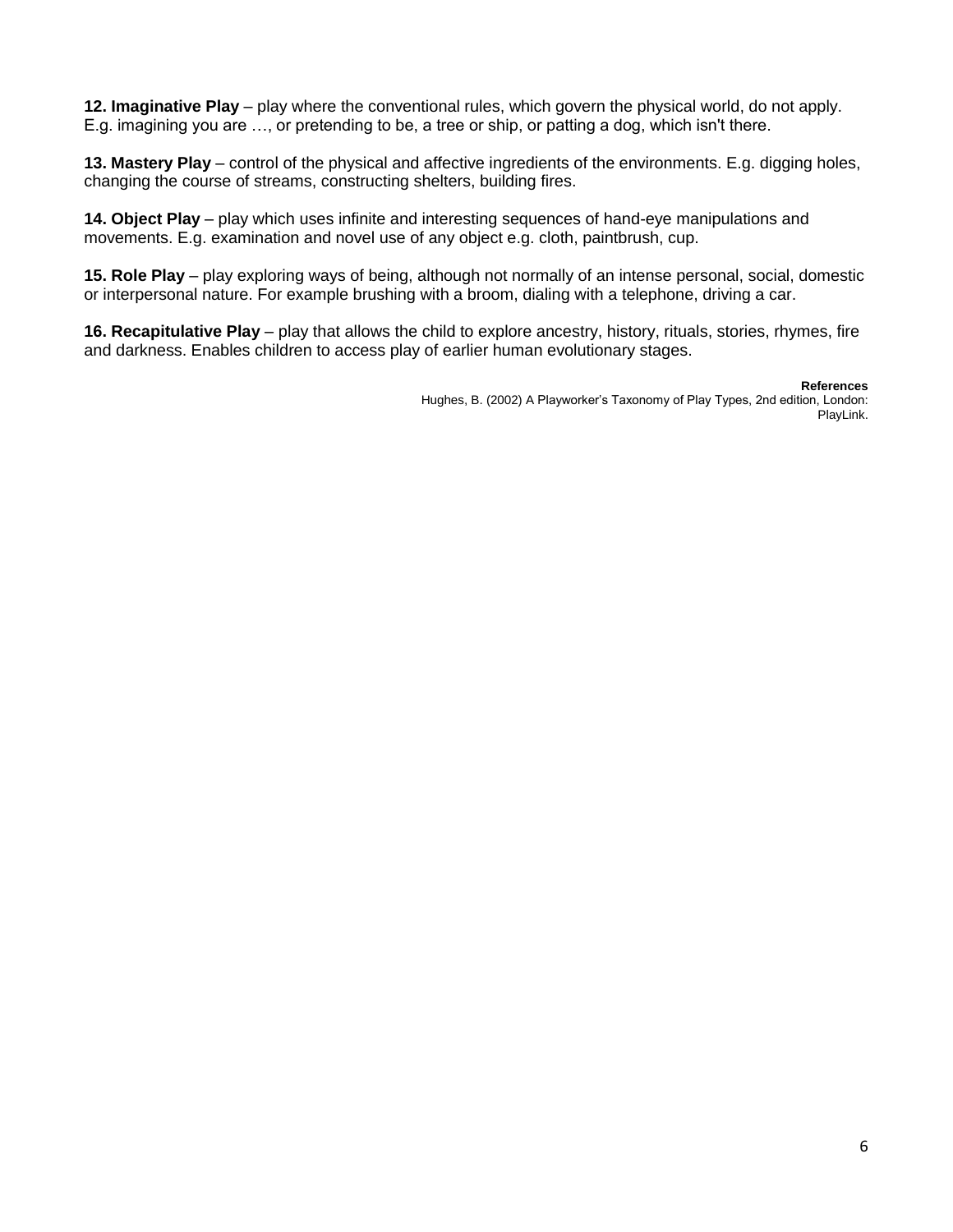### **Staff and Program Expectations**

Our staff are our most valuable resource. Child's Play Clubs UK strives to hire people who are committed to the profession and have long term goals to work in the child care sector. All staff will be qualified as a child development assistant, child care worker or playworker, as well as having DBS clearance and be trained in first aid.

As providers, we agree to:

- provide a consistent, quality and respectful program
- provide a safe, wholesome and rewarding environment
- listen to children's concerns and answer their questions
- treat each child with respect and dignity
- respect each child's and family confidentiality
- be sensitive to all cultures
- encourage creativity, growth, and foster self-esteem in each child
- provide positive reinforcements and consequences for negative behaviour

#### **All children must arrive to the program with**:

- Functional footwear (trainers/secure sandals/wellies/walking boots)
- Spare set of clothes in back pack
- Sunscreen (in spring/summer/fall)
- Water Bottle
- Jacket/Fleece/gloves

**Our program has the expectation to be outside daily; the only time we will not play outside is when the temperature dips below minus 15c.**

*Appropriate Clothing:* Indoor shoes are encouraged. We prefer not to wear boots or outdoor shoes in the centres, this enables us to protect and care for the flooring in our centres. Parents please remove outdoor boots if you intend walking into the main rooms. *All clothing needs to be labelled with the child's name*. Outdoor play is an integral part of our programs to encourage healthy physical development and activity. Each day, children are required to have appropriate clothing for outdoor activities. During the winter, children MUST have waterproof / trousers, gloves, hat, winter coat and boots to protect them from the cold and snow. In the spring and summer, children must have hats, light jackets, running shoes or secure sandals (no flip flops) and a change of clothes. **CHILD'S PLAY CLUBS UK IS NOT RESPONSIBLE FOR LOST ARTICLES OF CLOTHING.**

*PERSONAL BELONGINGS:* CHILDREN MUST NOT BRING MONEY, JEWELLERY OR EXPENSIVE TOYS/GADGETS TO THEIR PROGRAM UNLESS THEY HAVE SPECIAL PERMISSION. CHILD'S PLAY CLUBS UK CANNOT BE HELD RESPONSIBLE FOR ANY DAMAGES TO PERSONAL BELONGINGS OF THE CHILDREN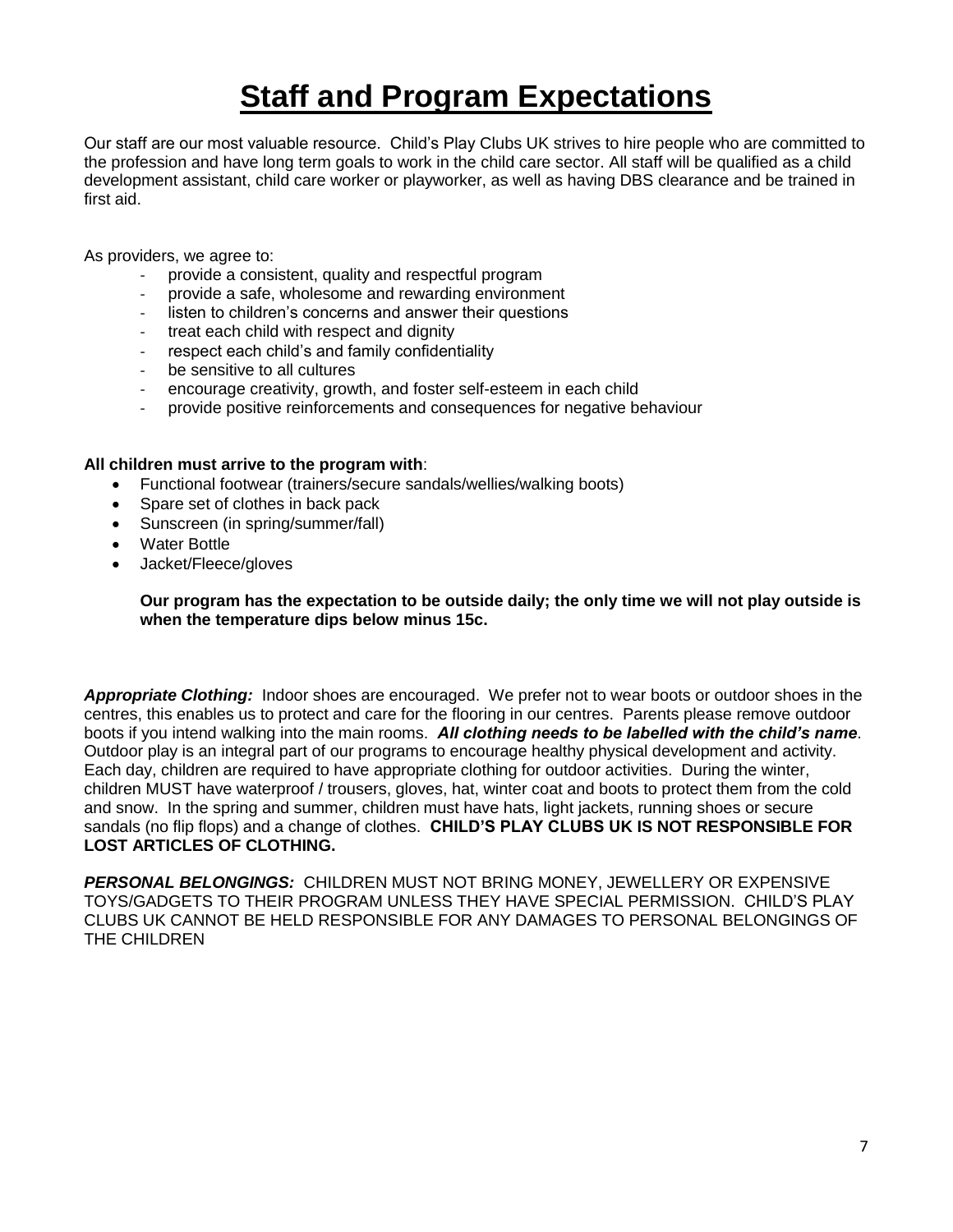### **Hours of Operation**

During the school year (Sept-June) all centres open at 7am and close at 6pm. PD day and Play Scheme days operate 7:00am-6:00pm as well. PD days may be held at another location.

We are closed on the following days:

New Year's Day Good Friday Easter Monday Christmas Day Boxing Day

We are also closed between Christmas Eve and New Year's Day. If your registered program is operated within a school, our program will close during all school holidays (Eg. winter break/ spring break) alternate locations may be provided.

#### **SCHOOL CLOSURE DUE TO EMERGENCIES OR SNOW DAYS**

In the event that the school closes due to emergencies or snow, Child's Play Clubs UK will do our best to open all programs. However, parents are advised that it may not be possible for staff to get to the centre safely and are therefore asked to call your home site before dropping children.

Should the school board make a decision to close schools, Child's Play Clubs UK will also be closed at school locations. Reasonable attempt to notify families will be made, which may include posting notices on each site.

#### **ATTENDANCE**

Children in Before/After school programs are placed into groups, the size of which is based on staff/child ratios determined by the Government's recommended guidelines.

| <b>Playworker/Child Ratio</b>                       |                               |
|-----------------------------------------------------|-------------------------------|
| <b>Age of Child</b>                                 | <b>Playworker/Child Ratio</b> |
| Four and a half years and over, but under six years | 1:8                           |
| Six years and over                                  | 1:10                          |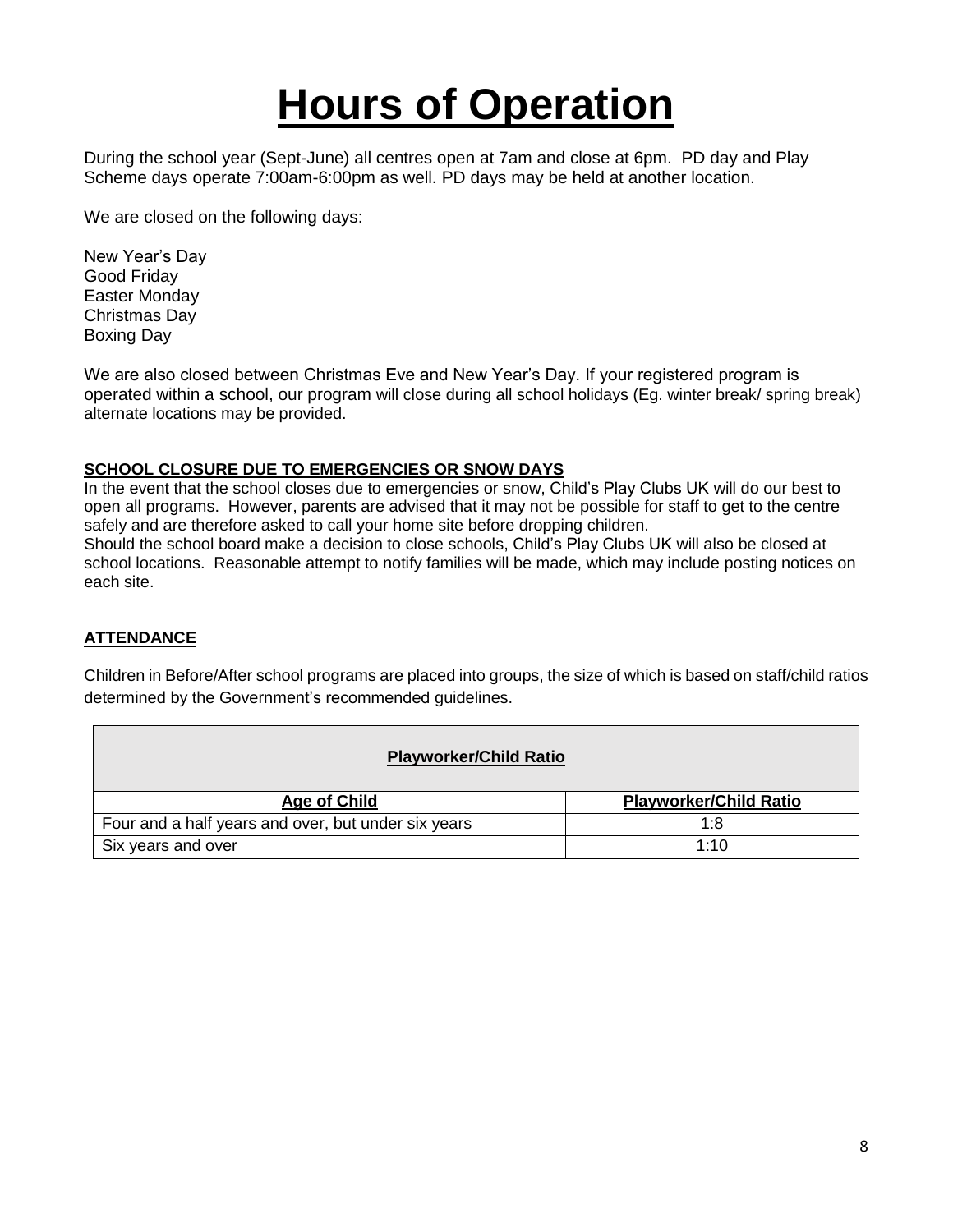#### **Enrolment**

During the school year registration is on-going and available depending on programme space and waitlists. Families enrolled in Child's Play Clubs UK programs are offered priority registration for holiday care and the upcoming school year. It should be noted that priority does NOT guarantee a spot, as we may have more children looking for care than spaces available. We will also have strict cut off dates for registering for each school year.

*Registration will only be accepted under the following conditions:*

- Childs Play Clubs UK registration forms are fully completed
- All consent forms and agreements have been signed.

**Registration can be done at your Child's Play Clubs UK site or via [www.childsplayclub.co.uk](http://www.childsplayclub.co.uk/) or** 

**It is very important that you notify Child's Play Clubs UK if any of the following changes to the child's regular schedule occur:**

- **A new nanny or caregiver**
- **A party other than the child's parents or usual caregiver is bringing in or picking up the child (including occasions when your child is being picked up by another parent other than their own)**
- **Changes to your child's medical file (for example, allergies are noticed, or medical conditions)**
- **Changes to your child's personal file (including but not limited to a change of address or phone number)**

#### **ABSENCES/MISSING CHILDREN**

Parents are responsible for notifying Child's Play Clubs UK staff when their child will be absent. On school days if a child is present in the morning and is absent in the afternoon, staff will contact the parents and school to determine the whereabouts of the child. If a child is absent in the morning, the staff will assume the child will be absent in the afternoon unless otherwise informed. On full day programs, if a child does not arrive in the morning and staff has not been contacted by the parents, it will be assumed that the child is not attending and no contact will be made to determine the child's whereabouts.

#### **FEES AND PAYMENTS**

*School Year Fees*: Monthly fees for care during the school year are required by Bank transfer at the start of each month. **Childs Play Clubs UK reserves the right to terminate child-care immediately due to fee non-payment.**

*Summer Fees*: Fees for summer camps are charged on a per week basis. Payment is required on the first day of the month for the weeks attending (e.g. if your child is registered for weeks in July, fees are due July 1<sup>st</sup>) Fees paid in advance are non-refundable if a child does not attend. A deposit is not required for summer care and the registration is separate from the fall registration. Registration in summer camps does not entitle families to priority registration for upcoming fall programmes.

*Additional fees***:** There is an additional weekly fee for care provided over Winter Break, Teacher Convention and Spring Break. Payment of this is required **prior** to attending the program, if you wish for your child to participate in the program. **This fee is in addition to the fee charged for the month.** Not all locations will run during Winter Break, Teachers Convention and Spring Break. Please check your specific location for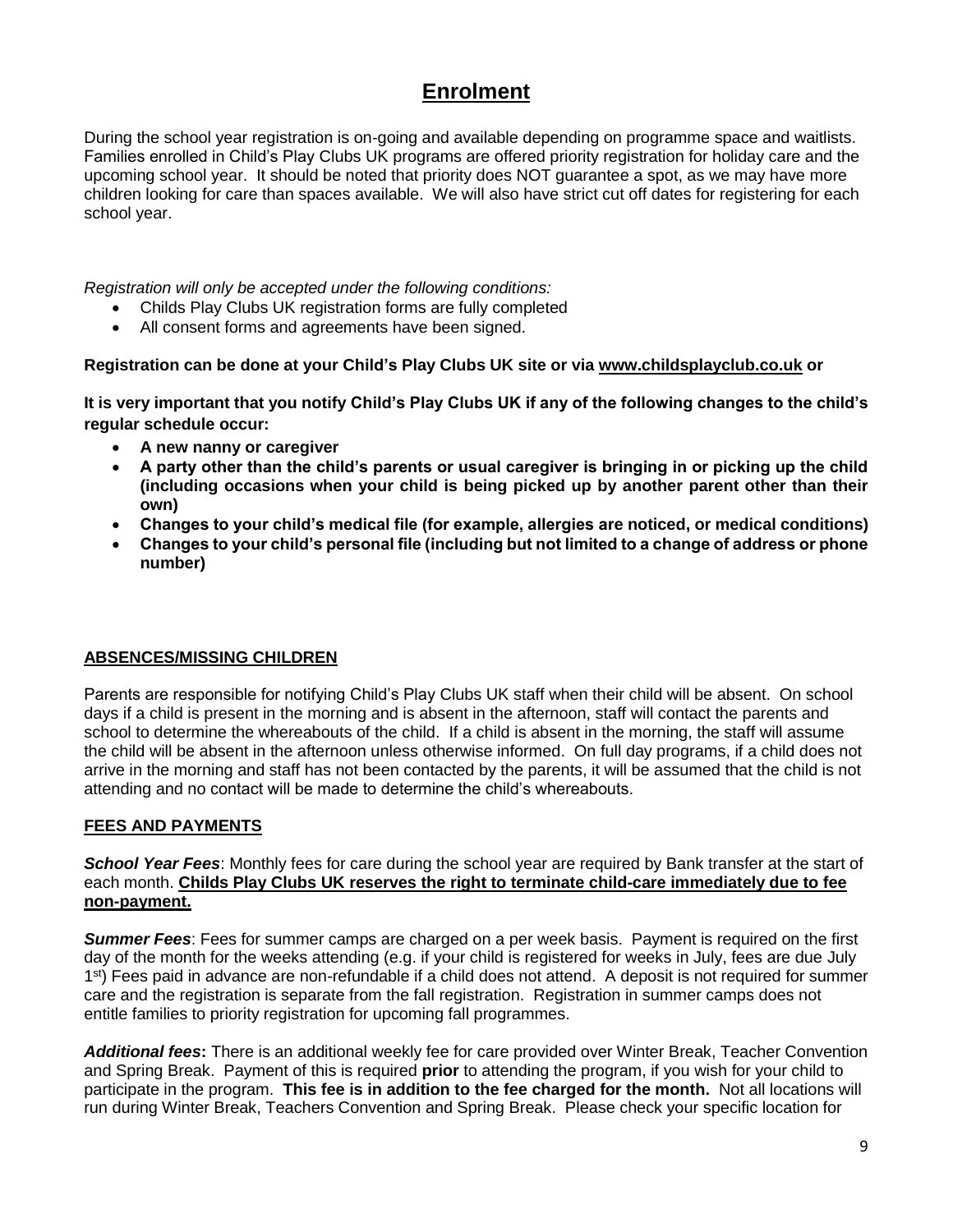information. \*One month notice from the 1<sup>st</sup> of the month must be given to cancel for Spring **Break/Winter Break/Teacher Convention. If insufficient notice is given, you will be charged the full fee**.

*Declined or Cancelled Payments***:** If a payment is returned to Childs Play Clubs UK, in any form, we will notify the payee and make arrangements for payment to be secured. An additional fee of £20 will be charged as an administration costs. Child's Play Clubs UK also reserves the right to terminate child care immediately if payment is not received.

*Child Care Vouchers***:** Parents can apply for child care vouchers through their chosen voucher provider.

Late Fees: monthly fees paid after the 1<sup>st</sup> of the month have a late fee of £10 per day levied against their account.

**Withdrawal:** Notice is required by the 1<sup>st</sup> of the month, in writing, if a child is to be withdrawn from the program or where there is a change required to your child's care (i.e. days or hours). Notice given after the 1<sup>st</sup> of the month to terminate care will result in full fees for the next calendar month.

#### **DROPPING OFF AND PICKING UP CHILDREN**

*Dropping Off*: Under no circumstances is a child to be dropped off at a program before 7:30 am at sites providing CPCUK Breakfast Club. Parents/carers are responsible for ensuring their child arrives safely at the program centre. Children need to be signed in each morning and signed out each afternoon. Communicate with the staff on shift when dropping off your child to ensure they are aware of your child's arrival.

*On full days*: Children may be required to arrive at their centre at a specific time for a planned field trip. It is the parent's responsibility to ensure their child arrives at the centre at the specified time.

**Picking up**: Children are to be collected by 6pm sharp. Parents must come into the centre to pick up their child. Children will only be released for pick up to people who are authorised to do so as indicated on the registration form. Please contact the centre if someone else will be picking up your child.

*Walking to and from school:* Some programs are held off site from schools and require children to walk between the locations. Child's Play Clubs UK has established a pick up point at the school. After school, if a child does not show up at the pre-arranged pick up spot (within 15 minutes of dismissal time) staff and children will return to the program centre. If a child was expected to be picked up at the school and did not show, a phone call will be made to the school and parents to determine the whereabouts of the child. Program staff will NOT return to the school at a later time to collect children.

Parents should stress to the school that children enrolled in off-site Child's Play Clubs UK programs can NOT be kept after school. Only if a program is within a school then school staff will advise Child's Play Clubs UK if the child will be late attending an after school program. If there is an on school site after school activity, children can walk themselves to Child's Play Clubs UK centre's with parents/carer permission. The school would also need to be notified of this arrangement and in agreement.

#### *Late Fines per child (after 6pm):*

- *First incident*: a £10.00 fine will be charged for the first 10 minutes (i.e. 1 minute £10.00; 9minutes  $-$  £10.00) with an additional charge of £1.00 per minute thereafter.
- *Second incident*: The above fine procedure will be applied and a written letter of warning will be given indicating that termination of care is possible if late pick up occurs again.
- *Third incident*: Care will be terminated immediately.

If a child has not been picked up by 6.15 pm, staff will call Child and Family Services if attempts to reach parents have failed.

#### **Any records of late fines are kept confidential.**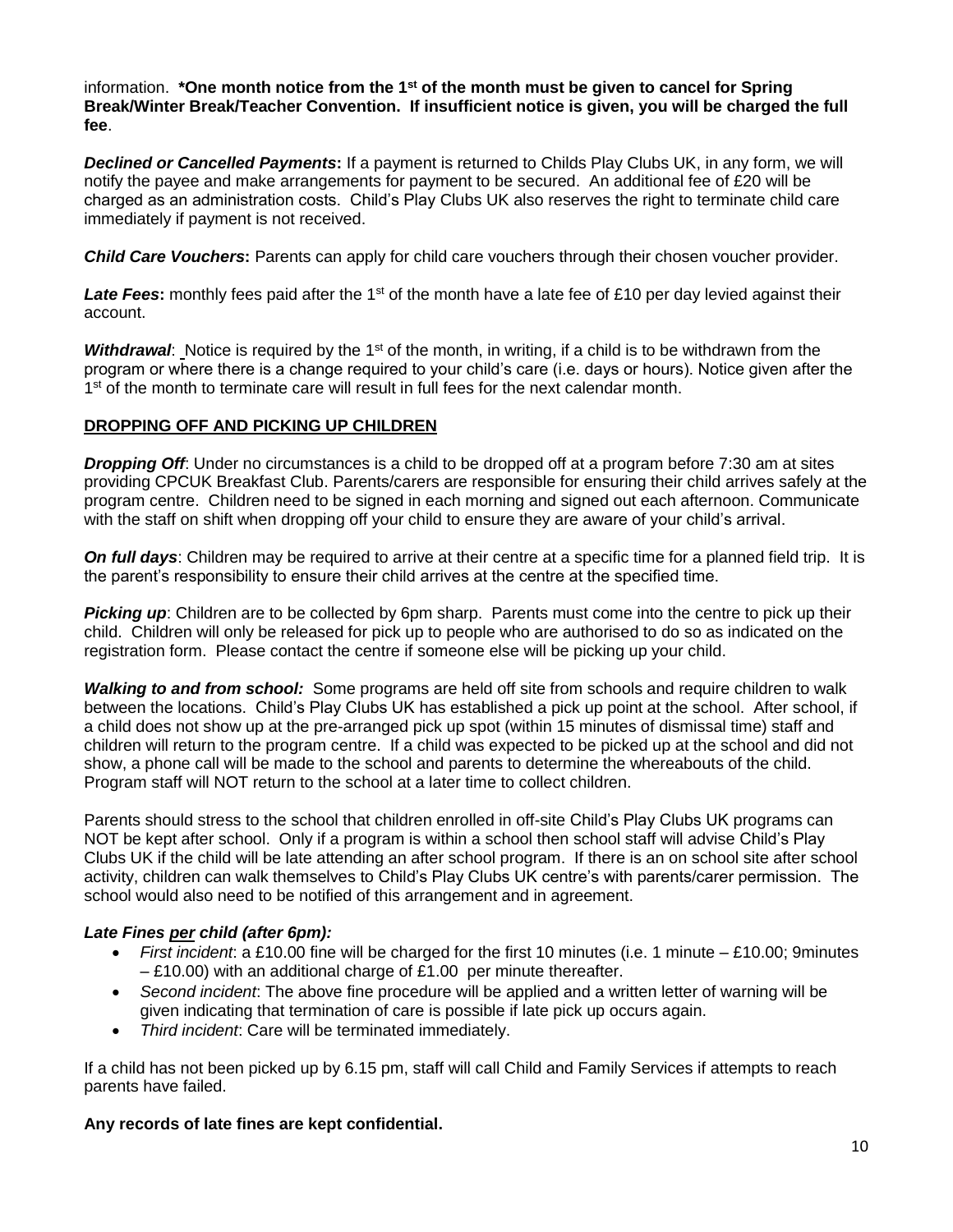*Locations off School Grounds:* Key Stage 2 Children may walk back and forth from the Child's Play centres to their school if the appropriate consent form has been signed. Child's Play Clubs UK will not allow children to walk to and from program centres on their own without written parental consent.

*Location on School Grounds:* On site programs – Each site has its own policy ensuring children are picked up from class either by school staff or CPCUK playworkers.

*Separation and Custody:* Children will only be released for pick up to parents with legal custody. Copies of custody orders must be provided to the Site Manager to be kept on file. Childs Play Clubs UK cannot withhold the release of a child to a parent unless documentation prohibiting release is provided.

Should a parent without legal custody arrive at a program centre to pick up their child, staff will make reasonable efforts to dissuade the parent. However, if this parent becomes annoyed or agitated, or aggressive, the staff will allow the child to go with the parent then immediately contact the police. Child's Play Clubs UK staff cannot put themselves in danger at any time.

#### **SAFEGUARDING POLICY:**

If any person (including the child's legal guardian) arrives to collect their child and staff has reason to believe that the individual is under the influence of alcohol or illegal drugs, staff are directed to:

- Advise manager or acting manager of the situation.
- Advise the person that the child should not be released and offer assistance to the person (i.e. calling a cab)
- Call the child's emergency contact to arrange pick-up
- Notify the police if the child or their family is at risk of personal injury or harm.

#### **ADMINISTRATIVE RECORDS**

Staff are required by licensing regulations, to document the daily attendance of all registered children. Absences, arrivals, and departures are recorded by staff and parents are required on a daily basis to sign off on their child's attendance.

Child's Play Clubs UK sites maintain up-to-date records containing the following information:

- Particulars of each child's daily attendance at the facility, including arrival and departure times
- Particulars of the daily attendance of each staff member, including arrival and departure times
- The hours each staff member spends providing childcare
- Evidence of each staff member's childcare / playwork certification and first aid qualifications
- Current criminal record checks, including vulnerable sector searches, for each staff member and volunteers

The children's files are made available to staff so that they may stay informed about each child in their care. Parent may put in a request to see their child's file. Request will be followed up within 2 business days.

The following information is maintained and kept up to date at for each child in the programme:

- Completed enrolment form, including child's name, date of birth and home address
- Parents' names, home address(es), and telephone number(s)
- Parent agreement form (refer to last page of this handbook for sample)
- A written consent of the child's parent/guardian for any medication to be administered, along with the name of the medication, time and amount to be administered, notations by staff of when the medication was administered, and the initials of the person who administered the medication
- Particulars of any health care provided to the child, including medication administered with the prior written consent of the child's parent(s) and incident/accident forms
- Any other health information relevant to the child, including immunizations and allergies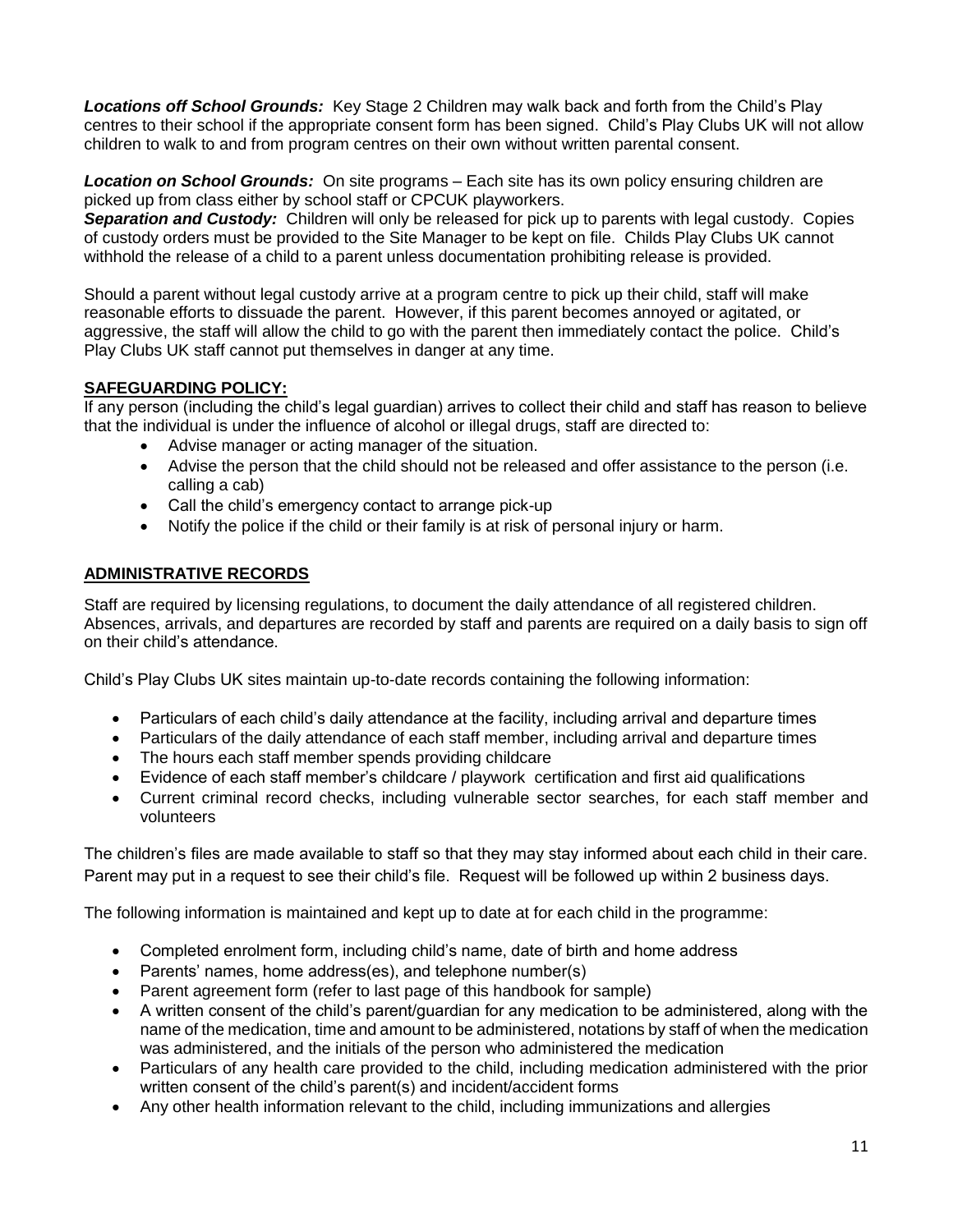- Two emergency contact's name, address and phone number during daytime hours
- Information regarding the child's preferences, habits, and fears
- Staff observations and developmental checklists are kept on site

#### **ACCESS TO INFORMATION**

CPCUK has a policy of open access to information. This means that children, parents and carers are actively encouraged to view all policies and procedures that govern the way that our programs are operated.

Parents and carers are welcome to see records kept about their own children a minimum of 24 hours' notice prior to viewing their child's records is required. However, if this would mean taking staff away from looking after children, then arrangements can be made to ensure staff availability at a mutually agreeable time. Parents/carers are not able to access personal staff files, or information on children other than their own.

#### **CONFIDENTIALITY**

All licensed child care providers are required to adhere to confidentiality practises regarding information sharing related to program personnel and participants. All staff are aware that any communication between the child's school and/or teacher must be provided with a written consent from the parents. Breaches of confidentiality are investigated and if found to be accurate are grounds for termination. If you have any questions or concerns about confidentiality, please contact us at your convenience.

#### **COMMUNICATION AND OPEN DOOR POLICY**

Open and honest communication clarifies expectations and allows for positive and successful relationship building. Staff interactions and communications with families are intentional and facilitate positive and respectful relationships. Parents are encouraged to bring any concerns or questions they have regarding their child's care at Childs Play Clubs UK to the site manager. Communication between staff and parents/guardians is expected to remain respectful at all time and both parties are to refrain from using rude, aggressive or belligerent behaviour. Staff engage in active conversation with children, and ensure the children are allowed to finish speaking without being interrupted.

Regular newsletters, emails, notes on the white boards are published to inform all registered families of monthly events, director news, community events, staff changes and any other important information.

If you have a question, problem or suggestion, you will receive fair and objective consideration without fear of reprisal.

It is always best to start with your immediate manager. Between the two of you nearly all problems or misunderstandings should be able to be resolved quickly.

However, if at any time you are not satisfied with the response you receive from your manager, or if you prefer to talk to someone else, you should feel free to contact the Operations Manager. You can be assured that when speaking with the Operations Manager all responses will be made in conjunction with executive management.

#### **COMPLAINT POLICY AND PROCEDURES**

*Child's Play Clubs UK* values honest, open communication. We encourage parents and guardians to contact program staff or the Play Mentor Support Team with any concerns or questions regarding their child's care. We are committed to providing a quality program and a safe environment for the children. Parent feedback helps to direct us to examine areas that may benefit from improvement or change.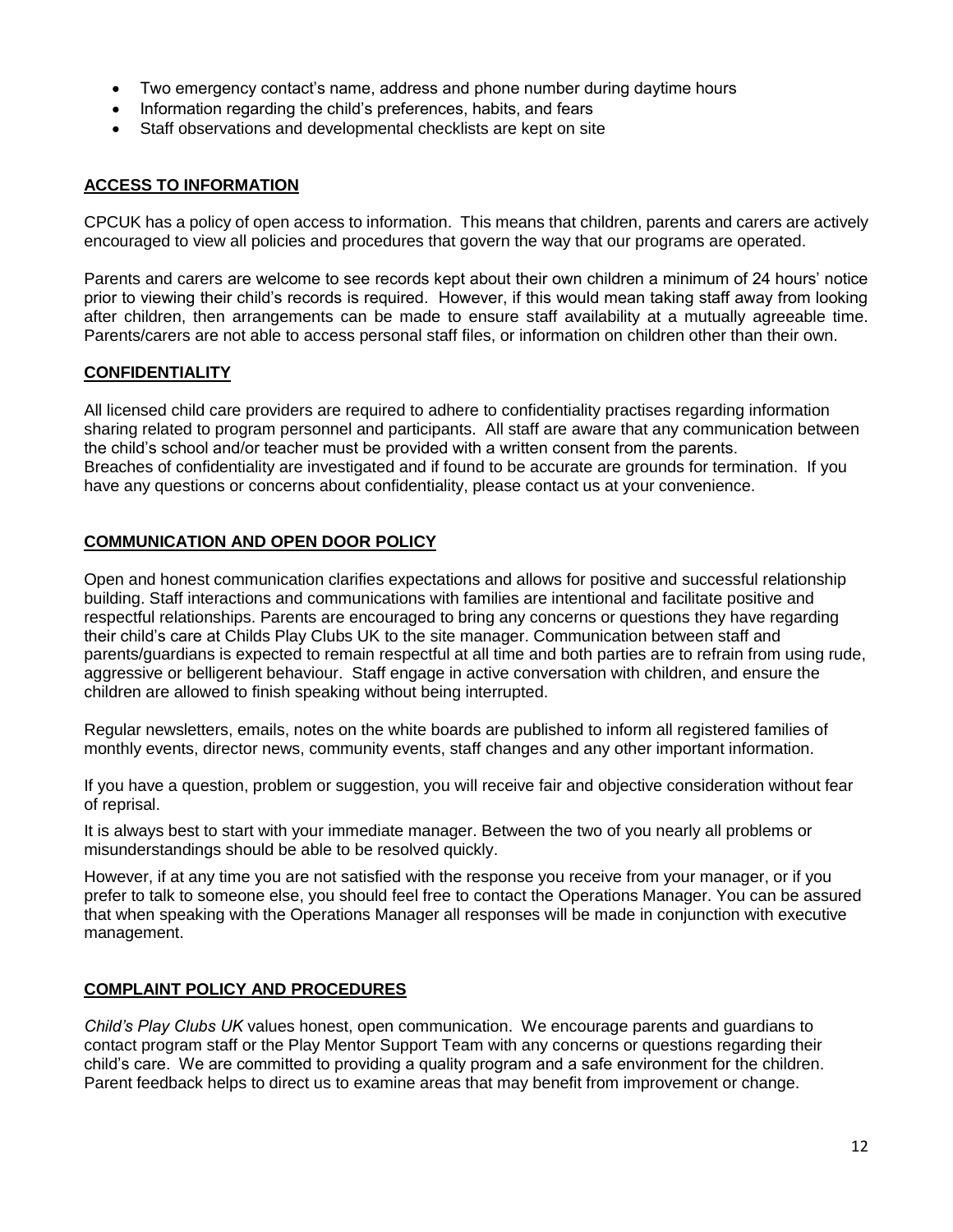*Child's Play Clubs UK* will endeavour to provide a service that is caring and understanding towards the children and their family's needs. However, if a parent/carer has any concerns or complaints then this is the procedure to follow:

- 1. Talk in person, telephone or email/write to the centre manager. Contact details of site managers are provided at each program. The centre manager will respond to your complaint within 3 business days advising they will get back to you once they have all the information. The manager will then investigate the complaint fully and try to ensure any problems are resolved as quickly and effectively as possible.
- 2. If the problem has not been resolved at centre manager level then parents/carers may contact the Operations Manager.
- 3. Child's Play Clubs UK owners are kept aware of all complaints, and if necessary will contact parents/carers.
- 4. Parents/carers may contact Ofsted if they feel their complaint has not been resolved or if there is a serious risk to children.

#### **PHILOSOPHICAL DIFFERENCES**

Occasionally, the needs of a family do not fit with the principles, policies and procedures of Child's Play Clubs UK. CPCUK staff will try to promote discussion to come to agreeable terms. However, if this is not possible, it is in the best interest of the family to enroll their child in a program that is more in line with their needs or beliefs. Child's Play Clubs UK reserves the right to ask the family to find a more suitable child care arrangement.

#### **POLICIES**

Child's Play Clubs UK generates all policies through discussions with staff, parents and schools. We commit to policy making that reflects current and best practices for Alberta Licensing and Accreditation standards and understand that policies are ongoing to meet staff and families attending the programs.

#### **GUIDANCE POLICY**

It is important for a successful running of our program and for the benefit of all the children that they follow and abide by the rules and routines of the program. The staff will establish and teach these rules and routines of the program from the onset. Every effort will be made to ensure that the children understand and are aware of these rules and routines regarding safety, respect and responsibility of all the children – for themselves, each other and the physical facilities. We shall use virtues where possible to express positive behaviour.

Child Guidance used in the program will be communicated to parents, staff and children (where developmentally appropriate) and any consequences given to a child are reasonable in the circumstances. **In addition, staff or volunteers must not inflict or cause to be inflicted any form of physical punishment, verbal or physical degradation or emotional deprivation, deny or threaten to deny any basic necessity or use or permit the use of any form of physical restraint, confinement or isolation.** Listed below are some of the tools that Child's Play Clubs UK staff use to help teach children behave appropriately:

#### **Modeling**

The most powerful teaching skill is to model the behaviour that is expected from the child. Children imitate the adults in their lives. They will copy manner, tone, language, and actions, whether appropriate or inappropriate. Setting a good example is critical in maintaining a positive learning environment.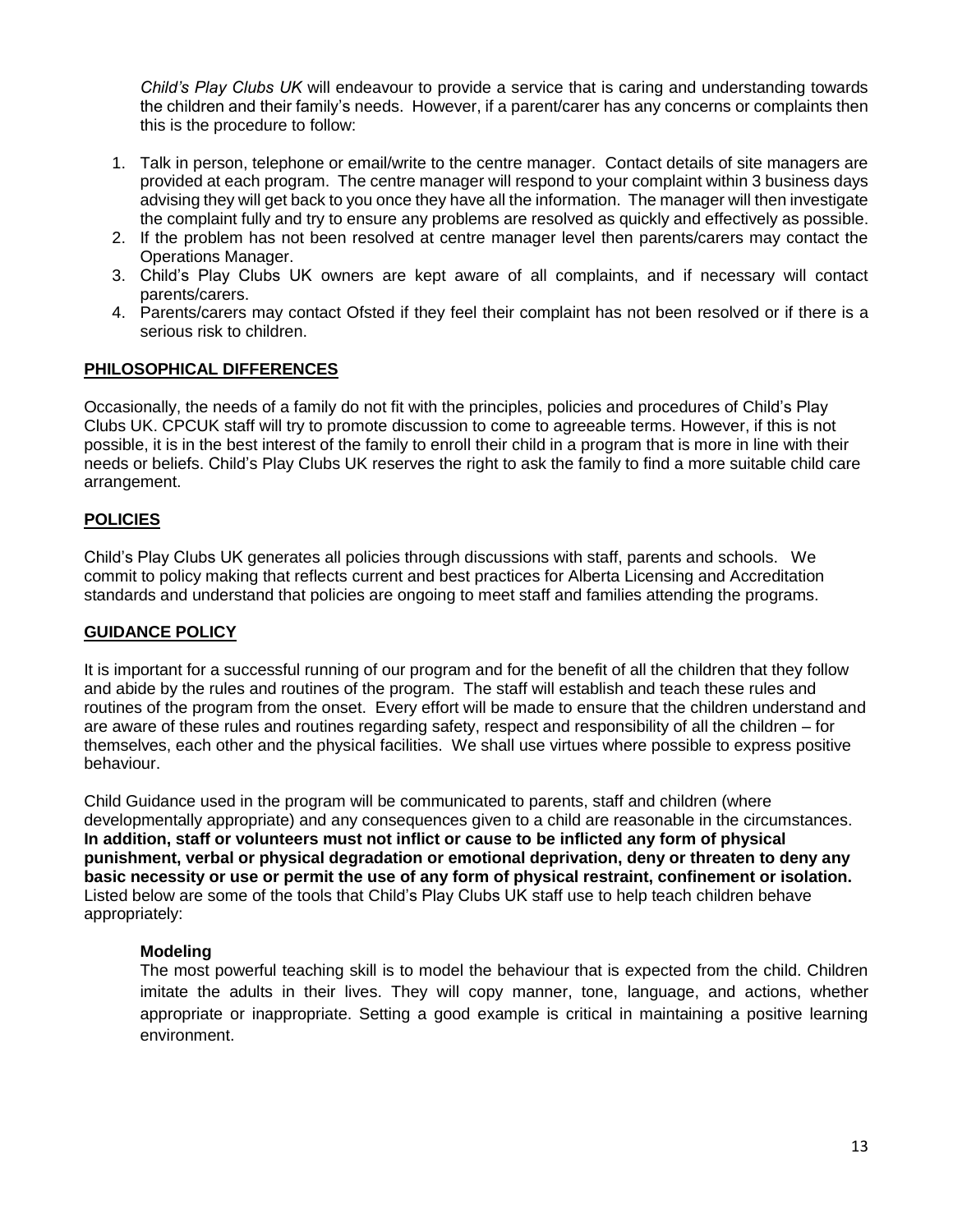#### **Speaking respectfully**

Communicating with a child cannot be done effectively from a distance. The time spent talking to and making eye contact with a child is quality time. Speaking respectfully and using "I" statements will have the child paying closer attention to what is said.

#### **Setting ground rules**

A few necessary, clear, and reasonable limits that are consistently enforced give children security. However, too many rules set everyone up for failure, because they cannot be remembered and they cannot be enforced consistently. Rules are for protecting the health, safety, property and rights of all the children in the classroom.

#### **Noticing positive behaviour**

Positive behaviour will increase if it is given attention. ("Wow, you zipped up your coat all by yourself! Now you don't have to wait for help – way to go!")

#### **Making an investment**

Each child needs to receive individual attention every day, in the form of actions such as a greeting, a handshake / hi-five, conversation, story reading, or one-to-one attention during playtime.

#### **Asking for appropriate behaviour**

Children respond better to being told what to do rather than what not to do. Examples include saying, "Walk, please," instead of, "Don't run", or "Keep your feet still, please," instead of, "Stop kicking the table.

#### **Leadership**

The older children in our program are given an opportunity to model and help the younger children, also are given more responsibility. The staff encourage children to try new things on their own.

Children respond to different strategies to help them learn appropriate social behaviours. One strategy used would be to remove the child from the situation with the use of a 'time-away' and/or where a child can move to a quiet area to do an activity by themselves. It is at the discretion of program staff to determine the strategy most effective, given the nature of the situation and the child or children involved.

If a child is having difficulty cooperating in the program, activities will be chosen with adult assistance, or the child may be directed to an activity that does not require group participation, until the child is comfortable to return to the group. The child will be encouraged to take responsibility for his/her actions and feelings. If a child is having constant difficulty with appropriate behaviour, the playworker will contact the parent(s) to make them aware of, and have them help to resolve any problems.

If a child consistently behaves in a manner that is not aligned with the expectations of the program staff, and does not respond to their behaviour strategies within a reasonable amount of time, the staff member will record and report the issue to the program manager. A meeting may be called to include the child's parents, the staff team member and the Play Mentor Support Team. The child may be placed on a 2-week probationary period. If at the end of the 2-week period, the program staff and director concurs that the behaviours still persist and is disruptive to the program, the parents will be asked to withdraw their child from the program.

#### **WARNINGS, SUSPENSIONS AND TERMINATION OF CARE**

The following are behaviours for which warnings, temporary suspensions and termination come into effect:

- Negative physical contact of another child or adult
- Derogatory or abusive language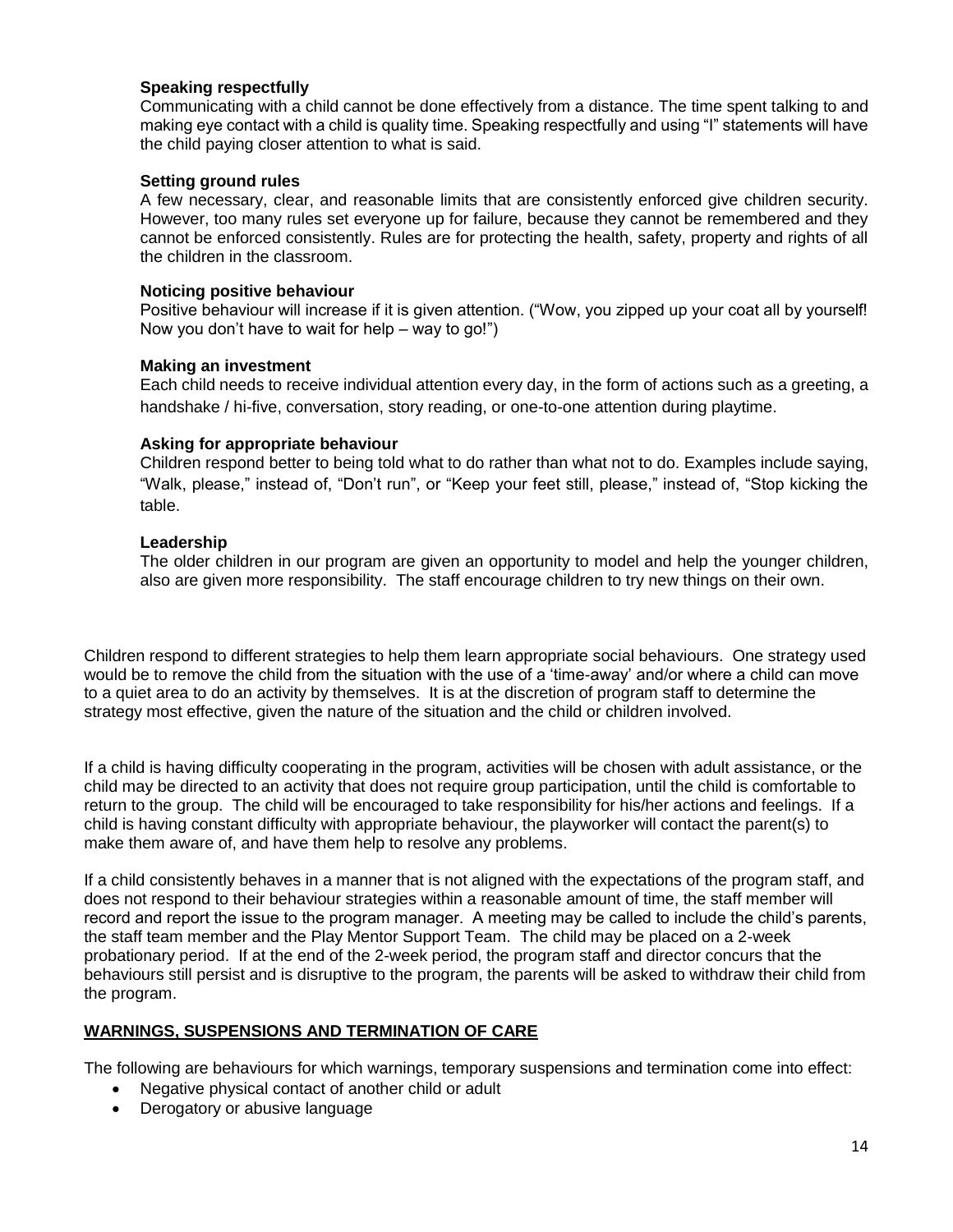- Running away
- Property or equipment destruction
- Theft of program or other participant belongings
- False accusations regarding staff, children or volunteers

In the event any of the above behaviours occur, the following disciplinary actions will be taken:

- *First instance* The parent/carer will receive a warning letter documenting the behaviour, actions taken to resolve the situation, and consequences if the behaviour re-occurs. The child and parent/carer is warned that if the behaviour happens again, he/she will be suspended for 2 days.
- *Second instance* The child will receive an immediate 2 days suspension documented in a letter written by the Centre Manager outlining the circumstances of the behaviour and actions taken.
- *Third instance* Care for the child will be terminated immediately.

Child's Play Clubs UK reserves the right to terminate care without notice. Parents are encouraged to communicate with Child's Play Clubs UK openly to problem solve any behavioural issues, as well keep Child's Play Clubs UK updated on any extenuating circumstances.

#### **ANTI-BULLYING POLICY**

Child's Play programs have a zero tolerance policy regarding bullying, on occasion bullying behaviours can occur within a program.

*Bullying occurs whenever there is:*

• Repeated and consistent negative actions against another

• An imbalance of power (physically, verbally, or socially) between the child who bullies and the target

• Contrasting feelings between the child who bullies and the target as a result of the bullying episode (the child who bullies may feel excited, powerful or amused while the target feels afraid, embarrassed, or hurt)

• Bullying is not a discipline problem; it is a relationship problem *Types of bullying that can occur:*

•Verbal bullying - name-calling, sarcasm, teasing, spreading rumours, threatening, making negative references to one's culture, ethnicity, race, religion, gender, or sexual orientation, unwanted sexual comments.

•Social Bullying - theft, excluding others from a group, humiliating others with public gestures or graffiti intended to put others down.

•Physical Bullying - hitting, poking, pinching, chasing, shoving, coercing, destroying or stealing belongings, unwanted sexual touching.

•Cyber Bullying - using the internet or text messaging to intimidate, put-down, spread rumours or make fun of someone.

#### *Preventative Strategies*:

Tell a leader or parent, tell the person doing the bullying to 'stop that, it makes me uncomfortable and I don't like it', ignore it and walk away. For more strategies please refer to [www.stopabully.ca](http://www.stopabully.ca/)

#### *Consequences for bullying behaviour*:

Staff will discuss the inappropriate behaviour with the child who initiated it, asks the child to share their understanding of the program policy. Administer a consequence. Communicate with parents. Parents are to communicate directly with staff on site if they have further concerns or questions.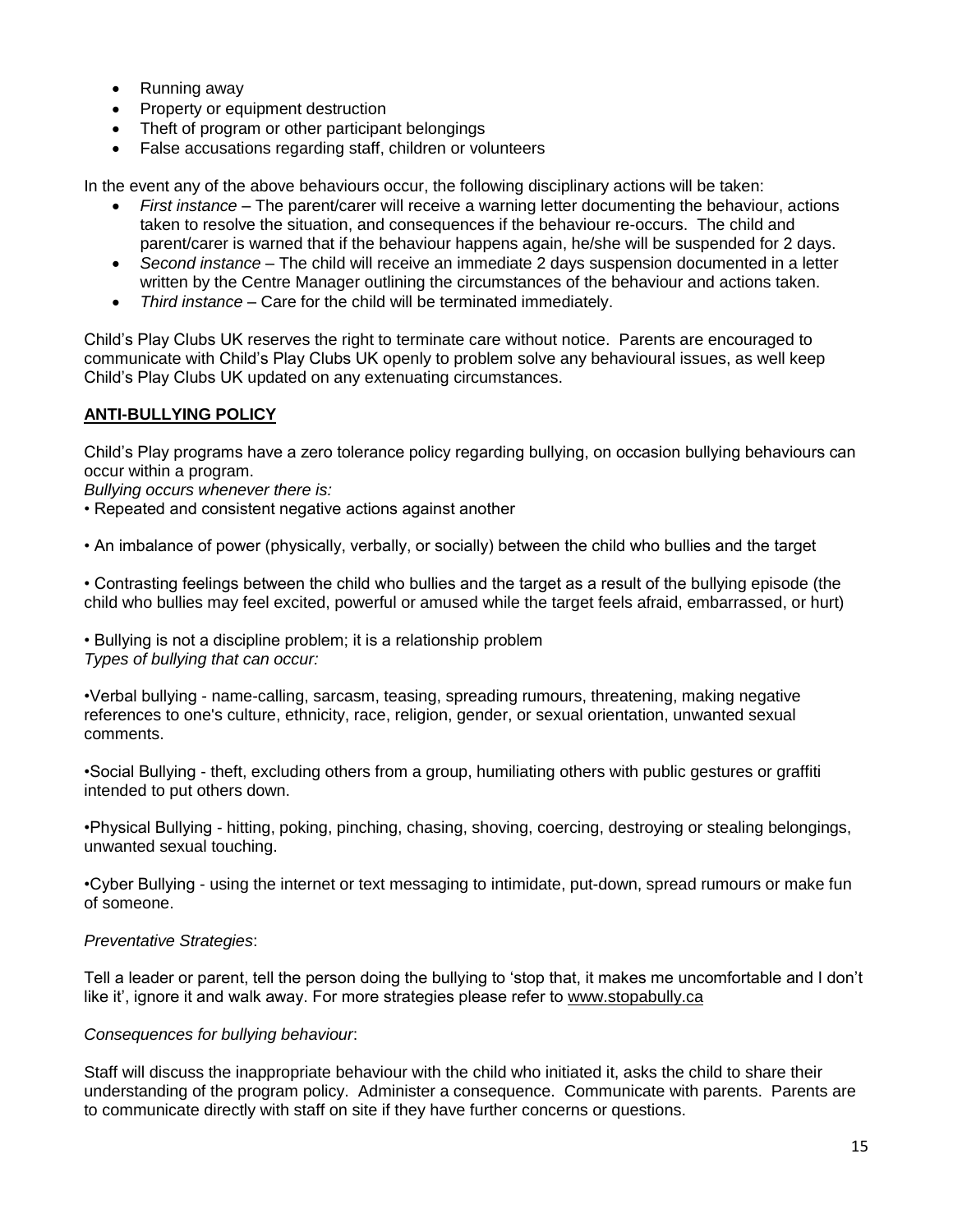#### **PROGRAM AND REVIEW**

A written program of daily activities is to be established by staff which responds to the individual needs and interests of the children. The programing should be appropriate to each child's age and level of development, and are sensitive to each child's cultural heritage. Staff ensure that children of all abilities can participate in activities. Cultural heritage is an integral part of programming. Staff encourages children and families to share their cultural traditions and celebrations. The indoor space is arranged to meet diverse needs, the number of the children in the program and provide a variety of activities that can occur simultaneously. A balance of competitive and cooperative games and sports are planned. Programming is posted and staff will involve children in the development of various activities. On a regular basis recreational activities are planned. Opportunities are available for children to learn the benefits of regular exercise. When staff are planning they include where they have found the project, and how it will be implemented.

This program shall provide a predictable daily routine to instill a sense of security, while remaining flexible enough to allow for individual preferences, independent choices, and staff involve children in the development of activities.

Child's Play Clubs UK review the program in systematic way where staff, parents, children and the school are involved. We utilize surveys and meetings to achieve this. Once the owners review the outcomes from the surveys and the meetings they will review the program and use the results to make revisions and adjustments, which will, in turn, improve the quality of the program.

#### **INCLUSION AND DIVERSITY**

We value diversity and are inclusive of all cultural, ethnic or religious backgrounds in our programs.

Our Inclusion policy is based around the the social model of disability and will endeavour to make all reasonable adjustments to ensure that all children attending our settings and programmes can enjoy an inclusive play experience. Inclusion and success come from open communication between the child parents, staff and other professionals supporting the child. There may be occasions when staff assesses that the setting / environment is unable to meet the needs of a specific child. In such cases, staff and administration will work with closely the family and other professionals to provide suggestions / develop solutions / explore other options available.

#### **CHILD PARTICIAPTION POLICY**

Children are encouraged to participate in the design and delivery of daily activities and are given free choice within a selection of play opportunities. Children participate in the programming process and co-create their activities. Leadership opportunities are provided to the children as CPCUK considers providing opportunities to model and help their peers. Children are also given more responsibility if it would be through activities or one on one (e.g. buddy reading). Children are encouraged and supported to problem solve and staff also provide conflict/resolution resources as a means of support.

#### **SCHOOL/COMMUNITY PARTNERSHIP**

Child's Play Clubs UK value their partnerships with all schools and throughout the community. Relationships are encouraged and initiated by the program throughout the year through meetings, emails, conversations etc. As well, staff are aware of and support sponsored events such as school assemblies, school celebrations, school as well as aiding in the community, if it be by volunteering time, funder raising, and/or by the collection of donations. Managers at each site are responsible to do a meet and greet at the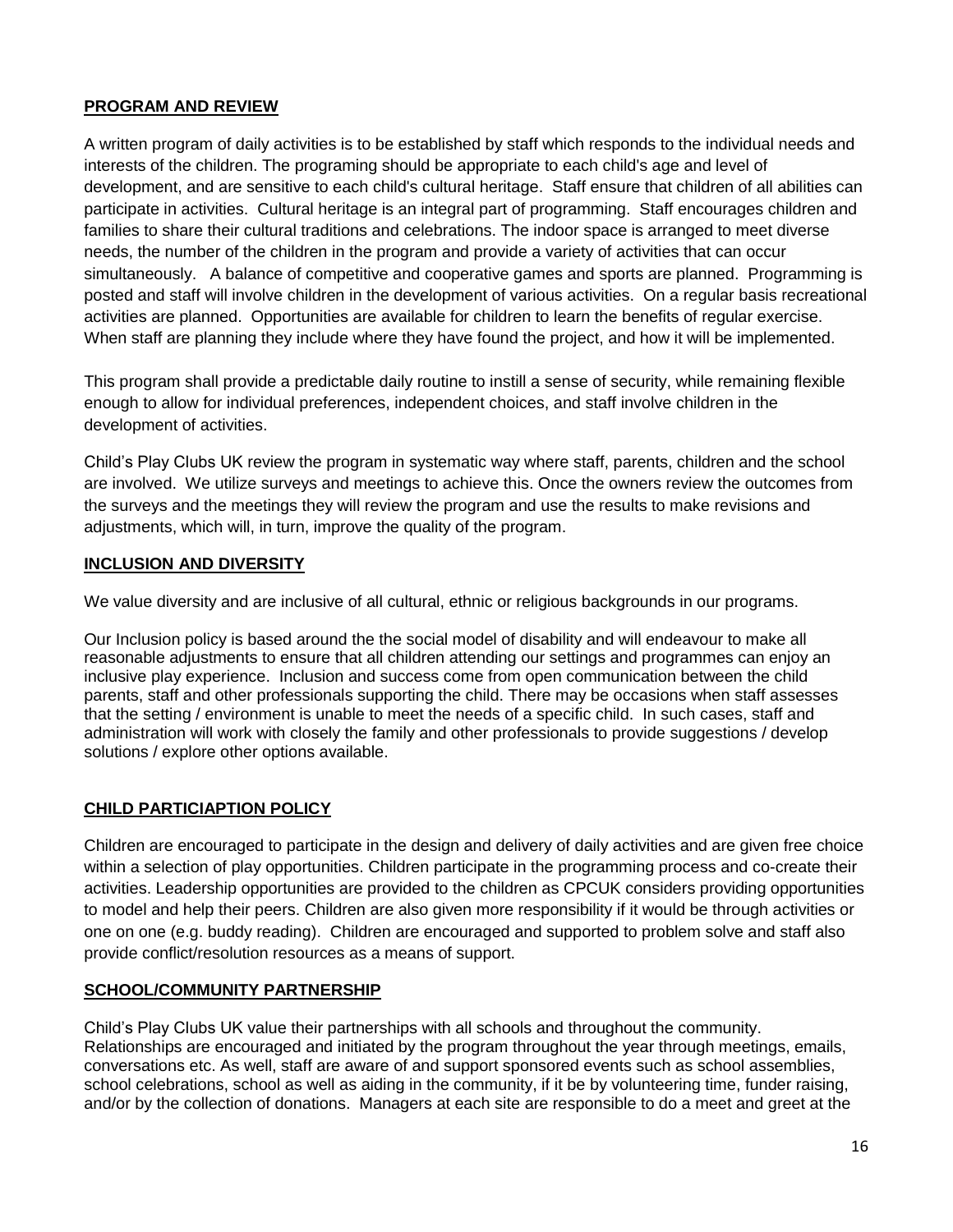beginning of every year (Sept.) and meet principals at the end of the year for packing up and direction for the coming year.

#### **OUTDOOR POLICY**

**Children attending the program have scheduled daily opportunities for outdoor play in a safe, stimulating, and developmentally appropriate environment**. CPCUK believes that Outdoor Physical Activity is an important part to the child's development. We encourage children to use all types of play during outdoor time. There will be limited time spent on the play structure and this will be monitored by staff. Children will have the opportunity to use the play structure if they wish. Child's Play Clubs UK will use outdoor play space that is within easy and safe walking distance from the program premises. Staff provide play materials that are in good repair and have sufficient quantity and variety for the children.Child's Play Clubs UK staff believe that outdoor time is a time for fun and exploration in a safe outdoor space. Staff are required to be situated around the play space to ensure adequate supervision.

#### **SUNSCREEN/BUG SPRAY**

It is the parent/carers responsibility to provide effective sun protection for their children. Child's Play Clubs UK does not provide sun screen for children but they can bring their own lotion (not spray) to use whilst at the programme. Children are expected to apply their own sun screen but staff will supervise.

#### **OFF SITE ACTIVITIES**

The children may be taken on a variety of field trips throughout the year and full day camps (non-school days). Parents will be advised of such trips through Childs Play Clubs UK staff, newsletters, notice boards, calendars, email or written notice. Regulations require that parents/carers must provide written consent for their child to participate in any off-site activity.

Child's Play Clubs UK staff ensure that a proper first aid kit and portable child records are on hand for each off-site trip. **Safety rules are reviewed with the children and their chaperones prior to each field trip. Staff enforce vehicle safety rules in line with UK government guidelines.**

#### *Staff Responsibilities***:**

- Group children based on compatibility with other children and leader
- Ensure that children are wearing sunscreen if applicable, and if children have brought it with them.
- Check children's backpacks to ensure that hats, lunches and water bottles are inside
- Ensure all children have gone to the washroom before leaving the program
- **Have a discussion with the children about where they are going, how they are going to get there, who the group leaders are, what will happen, and who they need to watch and listen to**
- Perform consistent head counts
- Supervise own assigned group of children
- Monitor the environment for safety
- Take a backpack with first aid and emergency contact information which will be out of hands reach to children.
- Carry cell phones for emergency situations only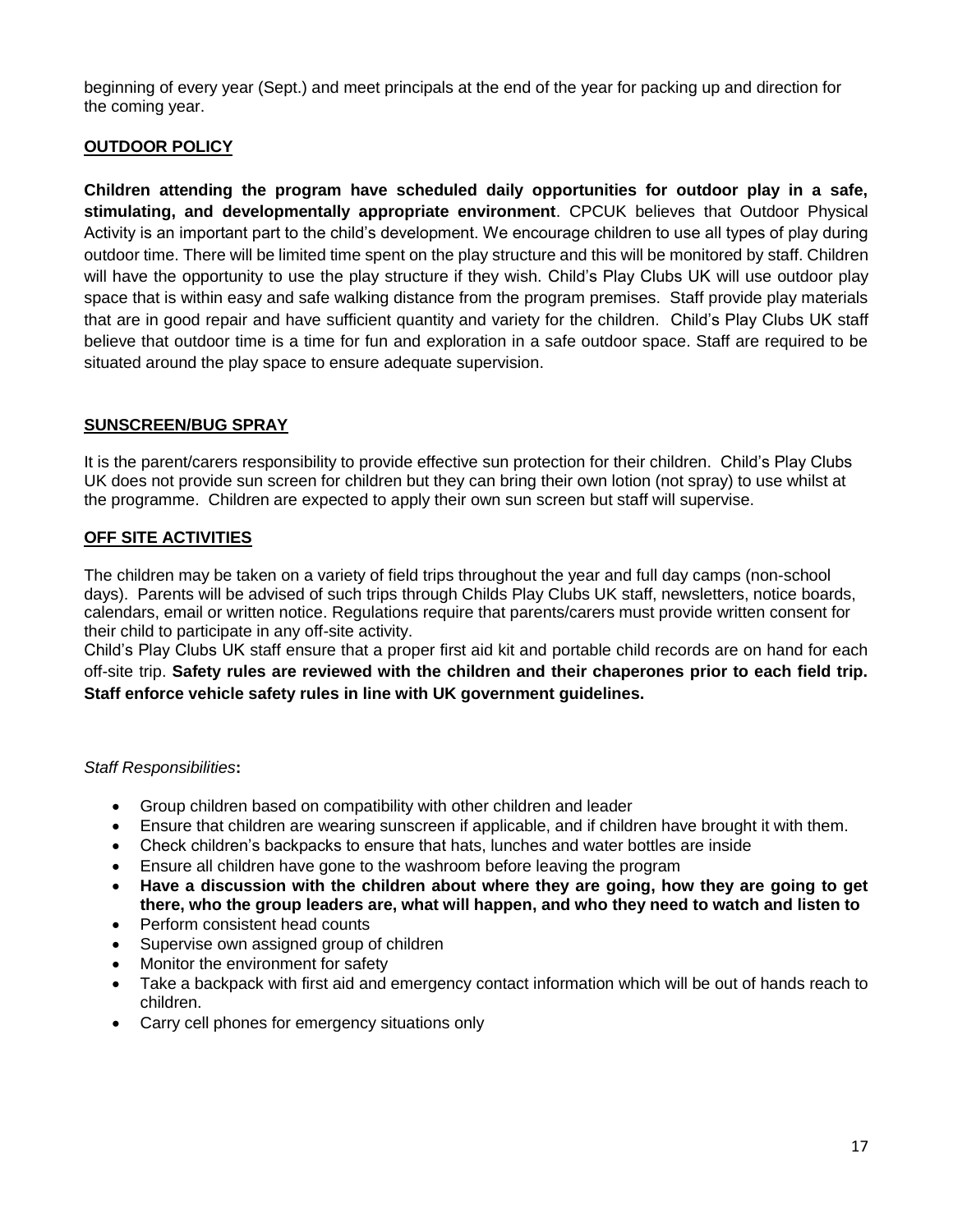#### *Volunteer Responsibilities:*

- Know the names of the children in your assigned group
- Make sure your group of children are with you at all times
- Monitor the environment for safety

Children will be required to be at their program at the times indicated on their program schedule. Buses for field trips are booked months in advance and their departure from our program is not flexible. If children do not arrive in time for the scheduled field trip, parents are required to find alternative care for their child.

#### **PARENTAL INVOLVEMENT**

Parents are encouraged to volunteer at Child's Play Clubs UK programs. CPCUK promotes opportunities for this to occur at program socials (Christmas, spring, graduation, community events and cultural celebrations), on field trips or during fundraising events.

A solid partnership between CPCUK staff and home is the key to each child's success. Communication between all parties will ensure that your child's needs are being met. Staff will be communicating with you on a regular basis, and parents are strongly encouraged to discuss any issues or concerns directly with the staff, either in person or by phone or e-mail.

If there is a special occasion occurring in the program, notices will be sent home with the children, or a general e-mail will be sent to all families. As well, parents are provided with a monthly newsletter, to ensure they are aware of activities occurring in the program. In addition to this, the staff post notices by the door to keep parents informed of upcoming activities.

Parents wishing to volunteer with Child's Play Clubs UK are required to have a current DBS check.

Parents wishing to volunteer must complete a parent volunteer application form and participate in an induction training session.

Parents must sign a declaration indicating they are aware of our confidentiality and volunteer policies.

Parents are welcome to volunteer on outings with staff and children.

#### **HOMEWORK & READING**

Children who wish to complete homework or read quietly are accommodated at all our programs. We are required to allocate a specific space to a 'quiet corner' where children can participate in self-directed quiet activities when ratios allow it. Depending on need, some programs may have homework clubs with children gathering regularly to do their homework in a group setting.

#### **MEDIA RELEASE**

Photos and/or video may be taken of children or their artwork while they participate in Child's Play Clubs UK program activities. Media images or reproductions of original art and writing involving the children may be used in newsletters, childcare sector workshops, community/school, or by the community media outlets. Such use might occur during or several years after participation in our programs. Media Release forms will be provided at the time of registration and give parents the opportunity to provide or withhold consent for the situations described above.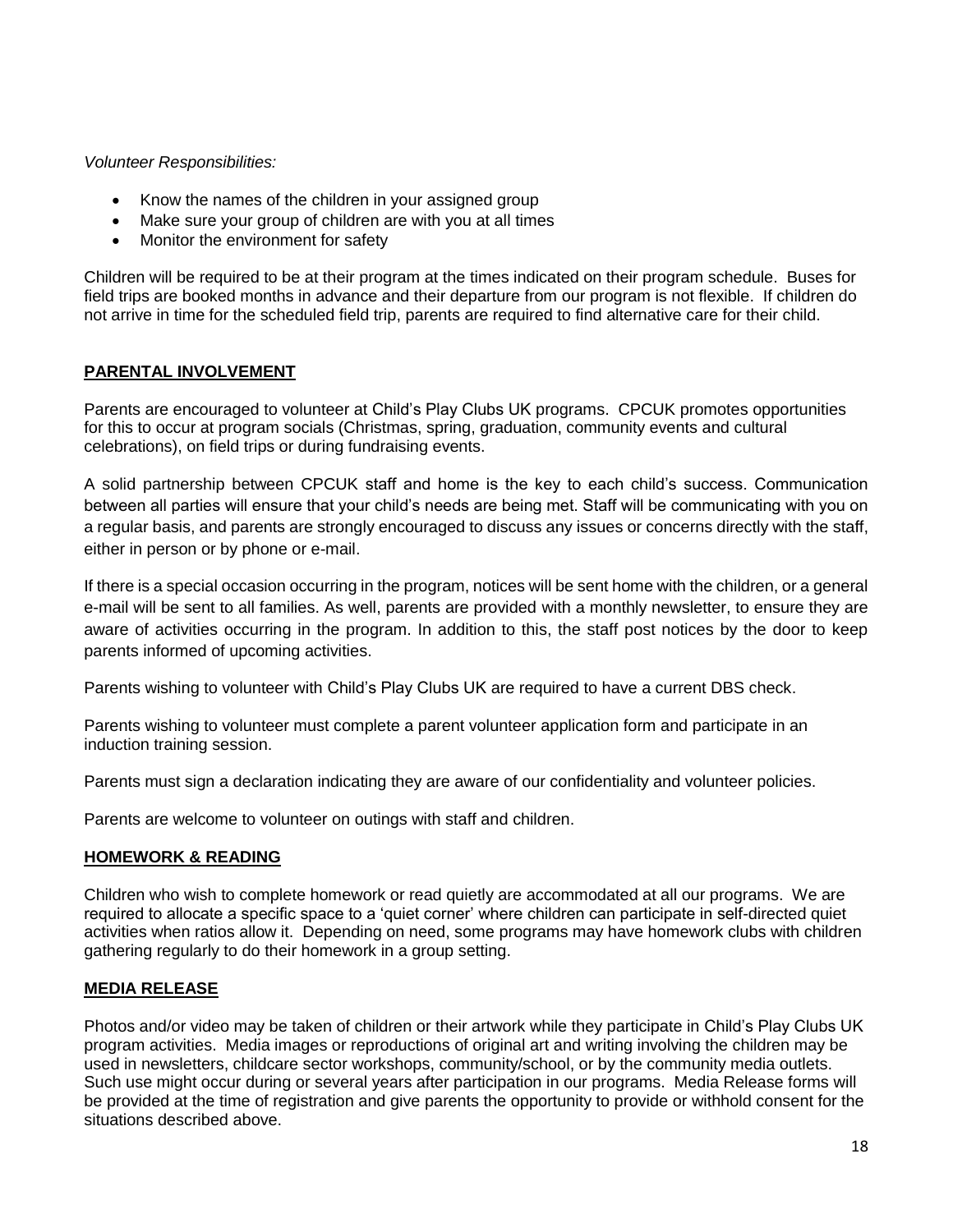#### **ELECTRONIC MEDIA**

*Movie Showings*: Child's Play Clubs UK may end the week with a movie. These movies will be U rated and the title will be available for parents before the showing. Occasionally we may want to show children a movie with a PG rating, this is to provide children in grades years 3 and above more appropriate content. Parental consent will be sought prior to the showing.

*Electronic Devices*/*Video Games*: We identify the children's' interest in electronics, but as an enriched program we believe that these types of electronics are safer at home, but provide specials days for such items where they can be brought from home (such as Fridays) for a secured time frame and as well on Professional Days. In Child's Play Clubs UK programs, the use of technology is monitored to ensure it is related to the program outcomes and is appropriate for the ages and abilities of the children in the program. Staff ensure that media play is limited.

We may, from time to time, use IT or electronic equipment as part of supporting children's interested in STEM / STEAM or developing design and creative skills (e.g. designing T-shirts or creating customised colouring books, again this will be part of a planned activity with limited "screen time"

#### **SAFETY/SUPERVISION**

#### **The building, play areas, toys, materials and furnishings are regularly inspected (and noted on a checklist) to ensure they are safe, in good repair and hygienically maintained.**

Child's Play Clubs UK staff observe children's play and behaviour both indoors and outdoors. Staff are provided with an induction outlining the program's expectations and are provided with daily checklists to ensure expectations are being met. Staff will use a variety of methods throughout the day (personal notes, pictures, video) to document their observations. Staff are actively engaged with the children as appropriate and are available to the children at all times.

Through supervision, all children are accounted for both on and off program premises. Staff count and recount the number of children during transitions (when they are arriving or leaving the premises, or entering and leaving a school bus). Staff expectations during supervision are in accordance with children's development needs. Staff must carry their emergency backpacks and attendance sheets with them at all times. Staff position themselves throughout the play area (i.e. indoors or outdoors) so they have a clear view of the entire play area. Staff provide gentle reminders to the children when needed.

Child's Play Clubs UK staff are expected to be vigilant, consistent and thorough in their attention to the indoor/outdoor equipment, school grounds and establishment, so that unsafe equipment is not used and that unsafe conditions are immediately reported to Site Manager. Prior to the children's arrival in the morning, staff complete a daily checklist to ensure all areas and aspects of the program are safe. The correction of unsafe conditions in the building or on the grounds is given **immediate** priority.

Parents are to submit student pick-up and drop-off information at the beginning of each school year. **Car-pool alternatives must also be listed on the 'Alternate Pick-Up List' which is kept in the child's file in the administrative office. Alternate pick-ups for a child must provide identification at time of pick-up.** For the child's safety, CPCUK reserves the right to keep a child at school if the pick-up, drop-off, and/or car-pool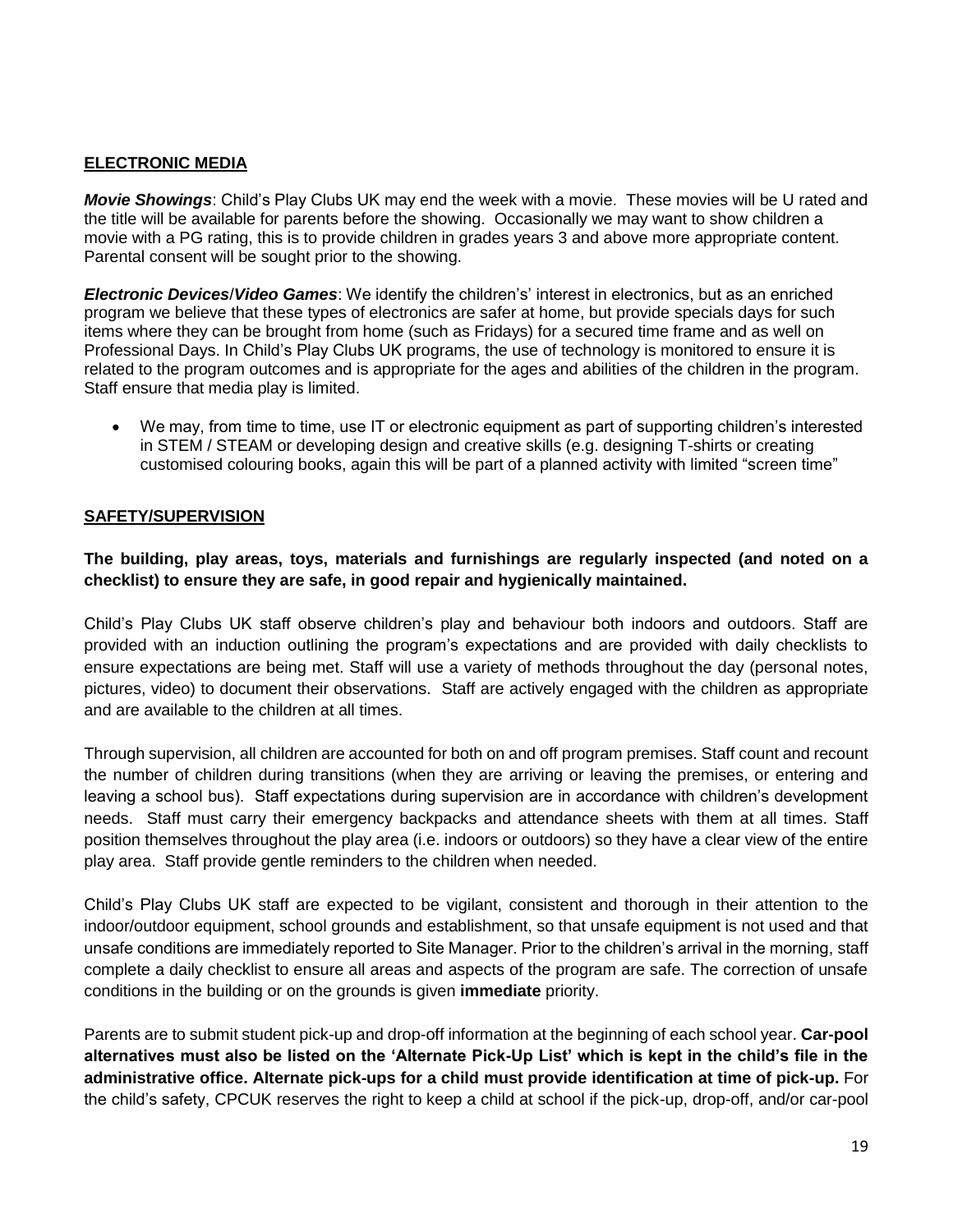information is inaccurate or until the parent/guardian is contacted to make confirmation. Any changes to pickup, drop-off, and/or car-pool personnel must be reported to the Site Manager.

Staff do NOT directly supervise children going to the washrooms or as they transition from one activity room to another. We encourage children to assume personal responsibility at these times and will advise parents if children are not acting responsibly. Kindergarten children will be supervised visiting the washroom. It is our policy meet and to follow licensing regulations for child to staff ratio.

#### **Visitors:**

All visitors, who are not already authorized, sign the visitors sign in sheet, which is available in the staff sign in binder. They need to provide full name, contact details, reason for visit, date and times or arrival and departure. They must be signed in and out.

#### **HEALTH & SAFETY**

Child's Play Clubs UK staff stay current with research and emerging best practices in health and safety as recommended by licensing and health authorities.

*Cleaning and Hygiene:* Staff members are responsible for daily and weekly cleaning on their own site, to ensure that cross-contamination of germs or contagious conditions are not being spread. After the program closes, the school's contracted caretakers or Community Centre contracted cleaners perform other daily cleaning tasks such as washing floors, cleaning bathrooms, and vacuuming. Each program has a weekly cleaning chart for regularly scheduled cleaning of toys and equipment. Child's Play Clubs UK programs incorporate regular and frequent hand-washing, with warm water and soap, at times such as upon coming in from outside, before and after mealtimes, and after using the toilet. Children are provided opportunities to learn about the benefits of hand washing practices and hygiene. Children are provided with paper towels, which are discarded after each use. Soiled linens and garbage are stored in closed containers**.**

*Prevention of infectious diseases: Child's Play Clubs UK* staff employ the following precautions to help prevent the spread of infectious diseases:

- Hand washing, with warm soapy water, after bathroom routines, nose-blowing, and if the child has put his fingers in his mouth
- Cleaning toys
- Disinfecting tables and counters after snack/lunch
- Cleaning shelving units and toys on a weekly basis
- Ensure that play clothing is washed on a weekly basis
- Ensuring that tasks on daily cleaning checklists are completed

#### **ILLNESS**

For the benefit of your child and the other children in the program please do not send your child to Child's Play Clubs UK when he or she is sick. If your child becomes ill at Childs Play Clubs UK Child's Play, he or she will be assessed by the staff, by a forehead temperature check using a digital thermometer and/or by a visual assessment of other signs of illness (including, but not limited to, observation of vomiting, diarrhea, a pink discharging eye, etc.). The staff member will then communicate with the manager in order for that individual to verify the child's condition. If it is assessed that the child will need to leave the program the child will be moved to an isolated supervised area (for example away from other children) where a staff member will monitor the child's condition until the parent or carer arrives.

The manager will ensure that the child's parent/guardian arranges for the immediate removal of the child from the school. The staff member is to fill out an Illness Report, which the parent will sign upon picking up the child. This document will be kept in the child's file.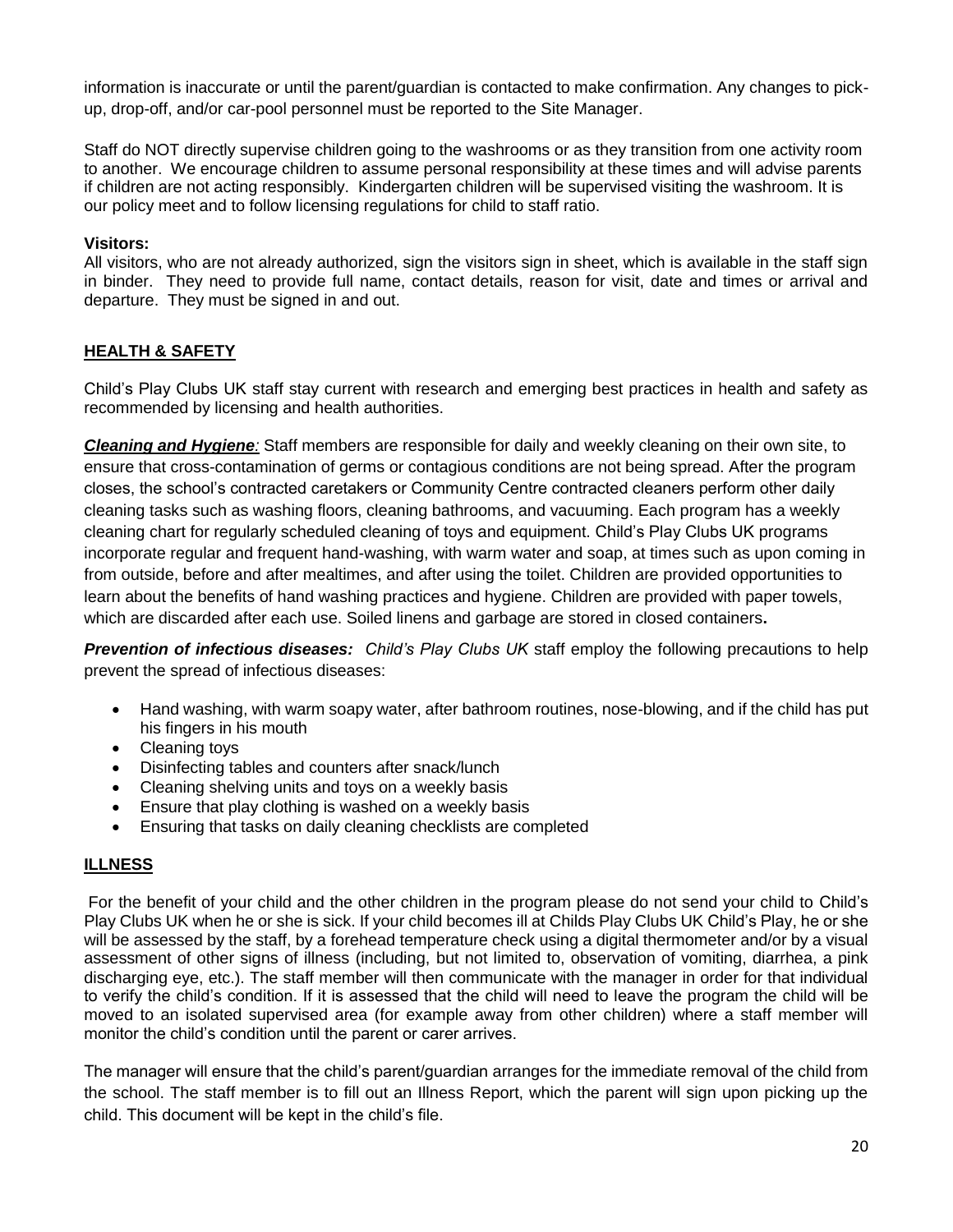If the child's parent/carer fails to have the child removed within one hour following notification of the child's illness, then the other parent or carer is called. If none of the child's parents or carers can be reached, then the emergency contact will be called. If the emergency contact cannot be reached, then Alberta Child and Family Services will be contacted as well as the programs contact at the Alberta Health Services if it is a communicable disease.

#### **If a child exhibits any of the following symptoms, that child must not be sent to the program (if the child is already at in the program, the child's parent/guardian will be contacted to remove the child from the program):**

#### **Fever**

If a child has, or has had in the last 24 hours, a fever of 100.5° Fahrenheit or higher or is on a feverreducing medication such as Tylenol. A child must be fever-free for 24 hours before they may return to programme.

#### **Vomiting**

If the child vomits twice in 24 hours, or vomits once and displays other symptoms, the child must not attend programme until at least 24 hours after the symptoms disappear.

#### **Diarrhea**

If a child has two abnormally loose stools, or one loose stool accompanied by other symptoms, the child must not attend the programme until at least 24 hours after the symptoms disappear.

#### **Severe coughing and/or sneezing**

If the child makes high-pitched whooping sounds after coughing, or if the child turns red or blue in the face.

#### **Difficult or rapid breathing**

#### **Pinkeye**

If a child has tears, redness or eyelid lining irritation or swelling and discharge of pus, the child must not attend the programme until the discharge has completely stopped or until at least 24 hours after administration of medical treatment.

#### **Yellowish skin or eyes**

#### **Sore throat or trouble swallowing**

**Infected skin patch** Crusty, bright yellow, dry or gummy areas of the skin.

#### **Unusual spots or rashes, or undiagnosed skin eruptions**

#### **Severe itching of the body or scalp**

This is possible evidence of head lice, mites or scabies. If a child has scabies, ringworm, lice or impetigo, the child may only return to the childcare centre after the child is no longer contagious and upon presentation of a note from a physician.

#### **Other signs or symptoms**

Symptoms that are indicative of a communicable disease, especially if the child has been exposed to a communicable disease.

A child who has been sent home from Child's Play Clubs UK with any of the symptoms described above may not return until: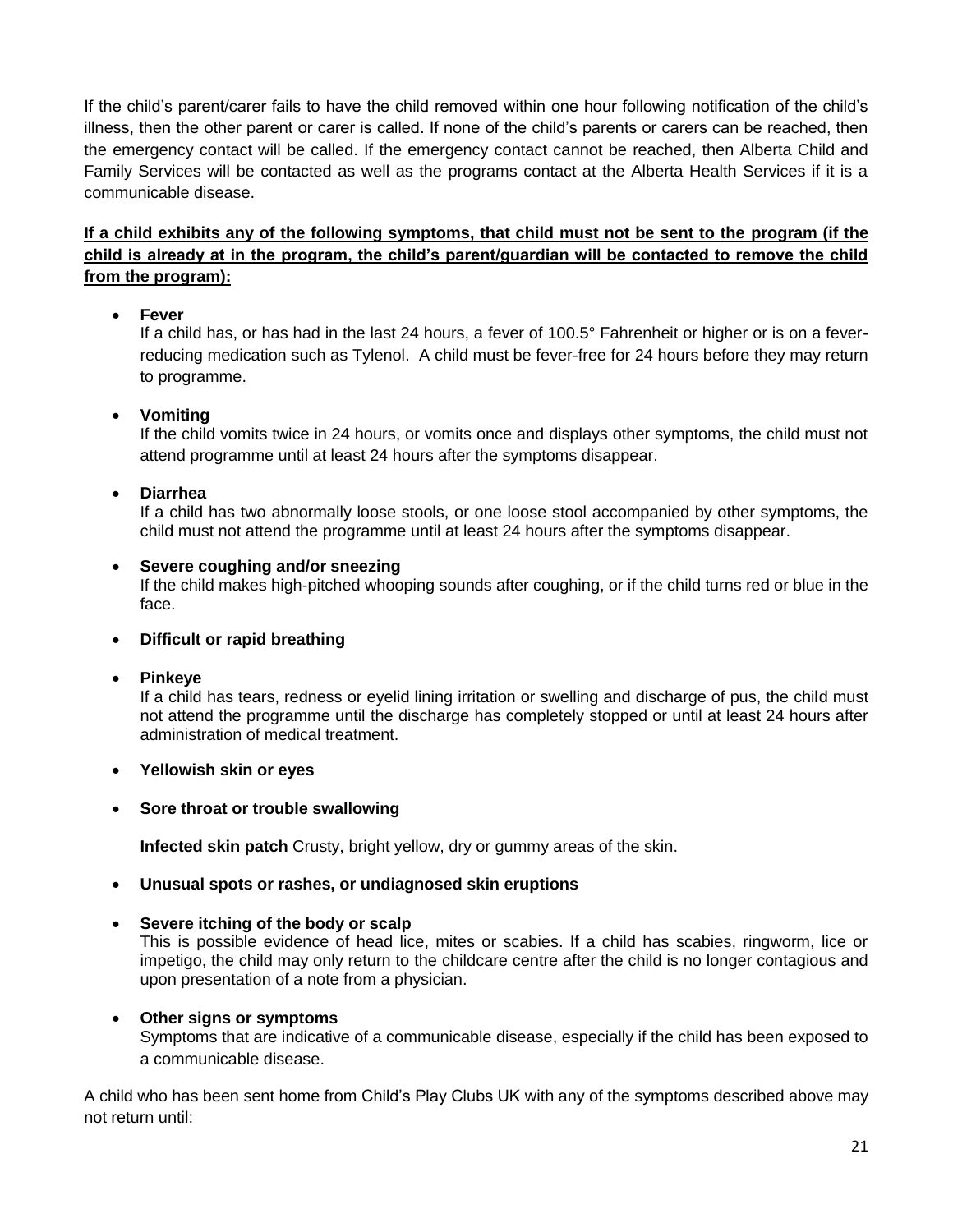- At least 24 hours after the child has been removed; **and**
- Until the symptoms are no longer present.

An exception to the above may occur if the child's parent presents a note from their doctor attesting that the symptoms are not from a contagious disease. (An example of this would be when the symptoms were due to an allergic reaction.)

If a staff member knows or has reason to believe that your child has contracted a **communicable disease**, you will be contacted and must make arrangements to remove your child from the program as soon as possible, for the period of time the child is contagious. If you know or suspect that your child has a communicable disease, please do not bring the child to the school for the course of the disease. A list of communicable diseases can be found in Schedule 1 of the Alberta Government's Public Health Act Communicable Diseases Regulation (AR238/85). Refer to this document's General Health section for information about other occasions when a child should be kept at home.

**Parents are asked to notify both the program and the Public Health Region if their child contracts a communicable disease. Parents should also notify Child's Play Clubs UK about any other health issue their child has or develops that may affect the well-being of the staff and other children in the classroom.**

**Child's Play Clubs UK staff are first aid trained and will administer first aid in the event of an emergency.**

#### **MEDICATION**

Child's Play Clubs UK will NOT administer medication to children unless it is an emergency medication. Administration of medication to a child can only occur where consent of the parent has been obtained**.**  Parents are required to complete a Medication form for any children on emergency medication.

#### **ACCIDENTS/INCIDENTS**

If a minor accident/incident occurs, the staff member who observed the incident will:

- 1. Apply first aid as required by a current first aid holder.
- 2. Call the child's parent or guardian by phone, if necessary.
- 3. Complete an accident/incident form to the greatest extent possible.
- 4. Inform the Site Manager of the accident and provide him or her with the accident form for signature.
- 5. Have the child's parent sign a copy of the accident form for the Centre's files.
- 6. Photocopy the accident form for the child's parent if requested.

If a severe accident/incident occurs, the staff will:

1. Apply first aid as required by a current first aid holder.

2.Staff member or site manager will immediately contact 911/ health link, child's parent/ guardian, CPCUK's Executive Director

- 3. Complete an accident/incident form to the greatest extent possible.
- 4. Provide child's parent/guardian with the accident form for signature.
- 5. Site Manager is to call, email or fax the licensing officer or intake line immediately

6. Site manager to include a photo of injury as a means of communicating with senior staff if site staff are

uncertain: eg broken bone - for second opinion on physical injury and ambulance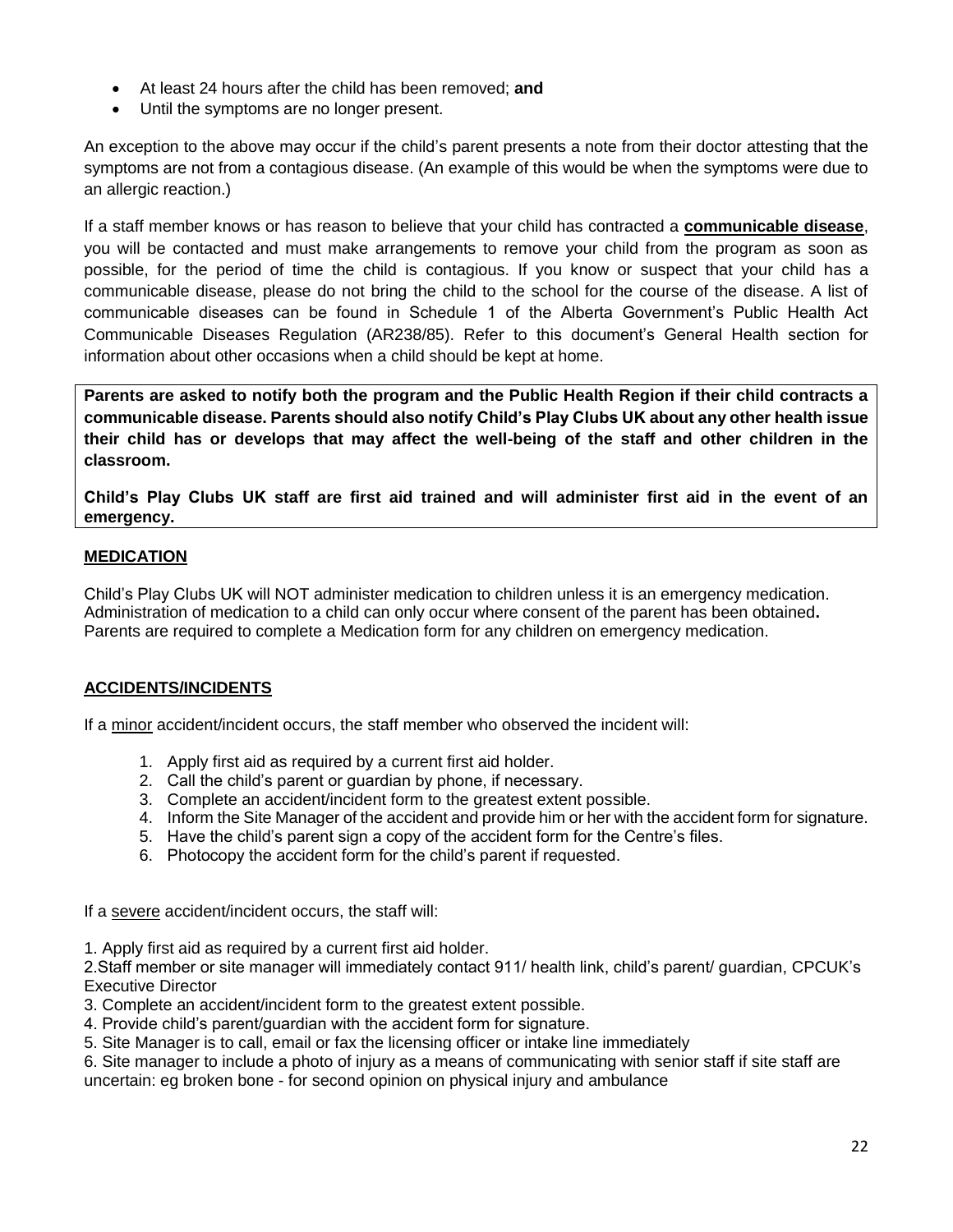**\*\* Child's Play Clubs UK staff may provide or allow the provision of health care to a child only if the written consent of the child's parent has been obtained, or the health care provided is in the nature of first aid. The child's parents or carers are responsible for any medical and transportation costs incurred** 

The Centre Manager is required to report a serious illness or injury to a child immediately to licensing that occurs while the child is attending the program that may seriously affect the health or safety of the child.

#### **Incidents that require reporting include, but are not limited to:**

- **Emergency evacuations**
- **Unexpected program closure**
- **An Intruder on the program premises**
- **A serious illness or injury to a child that requires the program to conduct first aid**
- **A serious illness or injury to a child that requires the program to request emergency health care and/or requires the child to remain in the hospital overnight**
- **An error in the administration of medication by a program staff or volunteer resulting in the child becoming seriously injured or ill**
- **The death of a child**
- **An unexpected absence of a child from the program (i.e. lost child)**

The Manager also ensures that the program tracks and analyzes accidents/illness by using tracking logs. Annual reports are then submitted to the regional Out of School Care office for tracking purposes.

#### **SMOKING**

Smoking is not permitted on any Childs Play Clubs UK program premises or by any staff while they are providing care to registered children.

#### **NUTRITION - SNACKS**

**When families provide food and drink, the program encourages healthy, nutritious meal based on the requirements outlined by the FSA.** Staff will review children's meals on a daily basis. Staff also sit with the children during meal times to ensure that the children remain seated while eating and drinking**. Staff are responsible to ensure food preparation, serving utensils and surfaces are sanitized after each use.**

We do not provide lunch or snack to children. Parents will be given advance notice through newsletters or memos on occasions when Childs Play Clubs UK does provide any meals or snacks. We do not provide any beverage (i.e. juice). We encourage parents to send their children with healthy and nutritious food as outlined in the Canada Food Guide. A 'No Sharing' policy exists at all programs to ensure that children do not get exposed to foods that could harm them. Children are provided opportunities to learn about the benefit of good nutrition and hydration.

Child's Play Clubs UK isable to provide an emergency substitute in case a child forgets their lunch/snack. These are limited on site and parents will be invoiced £2.00 per snack. Parents are encouraged to bring in a labeled emergency snack that can stay on site and be given to their child in case of an emergency.

**When a child's snack does not meet FSA standards, staff may supplement a child's snack at the parent's expense. If there are any concerns or questions about a child's meal, parents will be consulted.**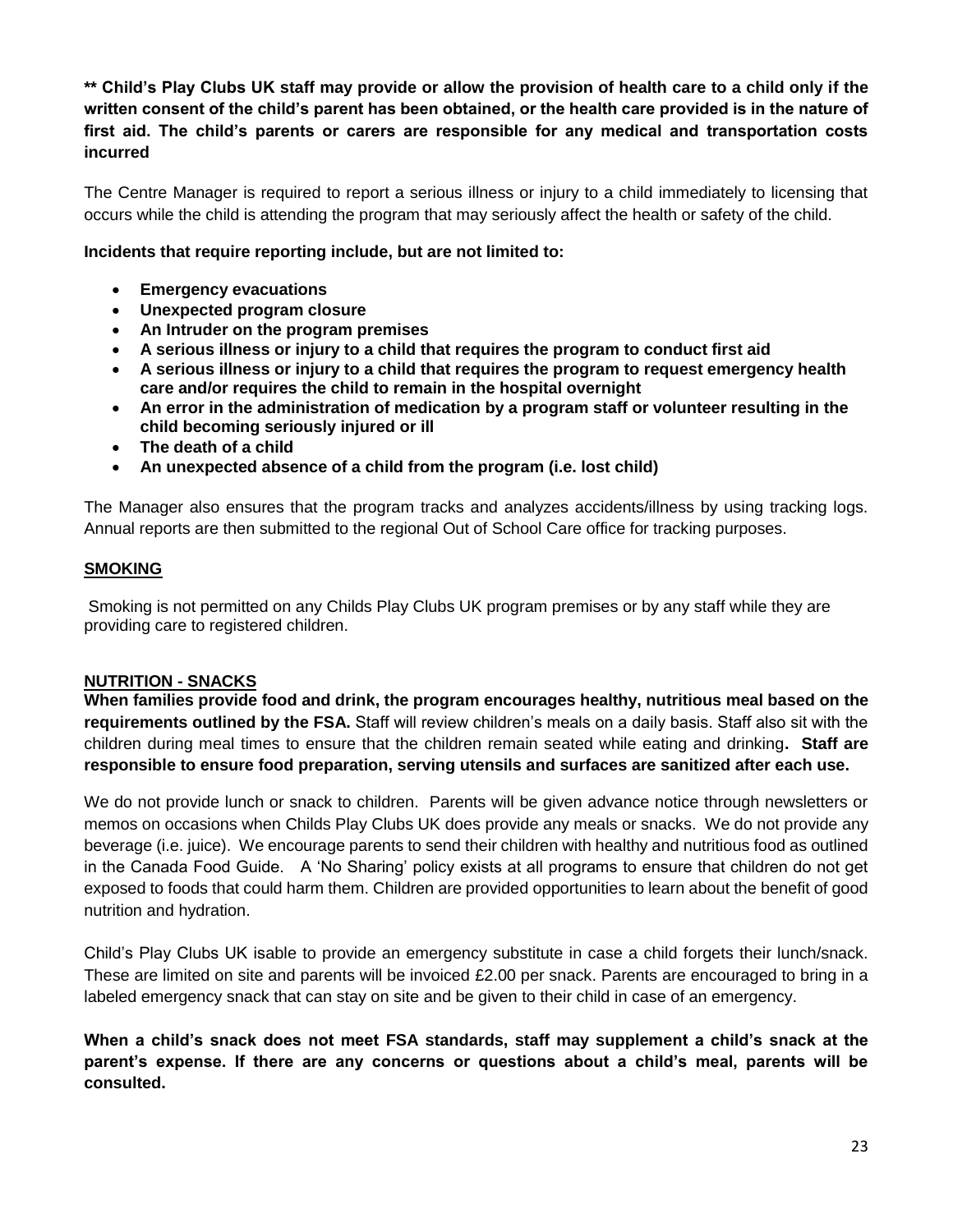#### **EMERGENCY CONTACT INFORMATION**

An Emergency contact definition is someone that a relationship to the parent or child, who are, but not limited to a relative, friend, neighbour, co-worker etc.

A parent or carer is contacted directly in the case of a minor emergency, if the parent/carer cannot be contacted the emergency contact will be used. In the case of a serious emergency (including but not limited to unconsciousness, difficulty breathing, and incidents requiring the use of an epi-pen), 911 is immediately contacted before contacting the child's parent/carer. If the parent or carer cannot be contacted, then the emergency contact is called. It is policy that parents provide the **Name, Relationship to the Child, telephone Numbers and Address of each emergency contact listed on the enrolment form and portable emergency cards (an emergency contact must be someone other than the parents and can arrive within an hour)**.

#### **PORTABLE RECORDS**

Our program maintains a portable record of emergency information regarding each child, including the child's name, date of birth, and home address; parents' names, home addresses, and phone numbers; the name, address, and telephone number of each child's emergency contacts; and any other relevant health information about the child, including the child's immunization and allergies and asthma

#### **EMERGENCY EVACUATION/FIRE DRILL PROCEDURE**

Fire drills are held monthly at each Child's Play Clubs UK location. A fire exit map showing first and alternate route of evacuation is posted in each room at all times.

#### *Fire Drill Procedures*

*For Children***:**

- 1. Stop whatever you're doing and line up quickly and quietly in the classroom. Wait for instructions from your Playworker before leaving.
- 2. When instructed by the Playworker, walk out quietly, in single file. Do not run, shove or push others. The last person out will shut the door behind them.
- 3. Do not make any unnecessary noise.
- 4. Go to your group's pre-designated area, and lineup.
- 5. Remain silent while your Playworker conducts a head count to ensure that everyone is present and accounted for.
- 6. Quietly wait for further instructions from your Playworker.

#### *For Staff***:**

- 1. Stay calm and alert.
- 2. Take the attendance sheet and portable child records with you, and lead the way to the nearest exit shown on the floor plan posted next to the doorway. Ensure that the children proceed in a single file and in silence. If the first escape route is blocked, use an alternate route.
- 3. Ensure that lights are shut off and that all windows and classroom hallway doors are closed after children have left (if located inside a school)
- 4. Proceed outside with your designated key worker children to your programs pre-designated area. Once outside, take attendance and signal all present by raising your hand. Report missing children to the Manager.
- 5. Adults and children can only re-enter the building when indicated to do so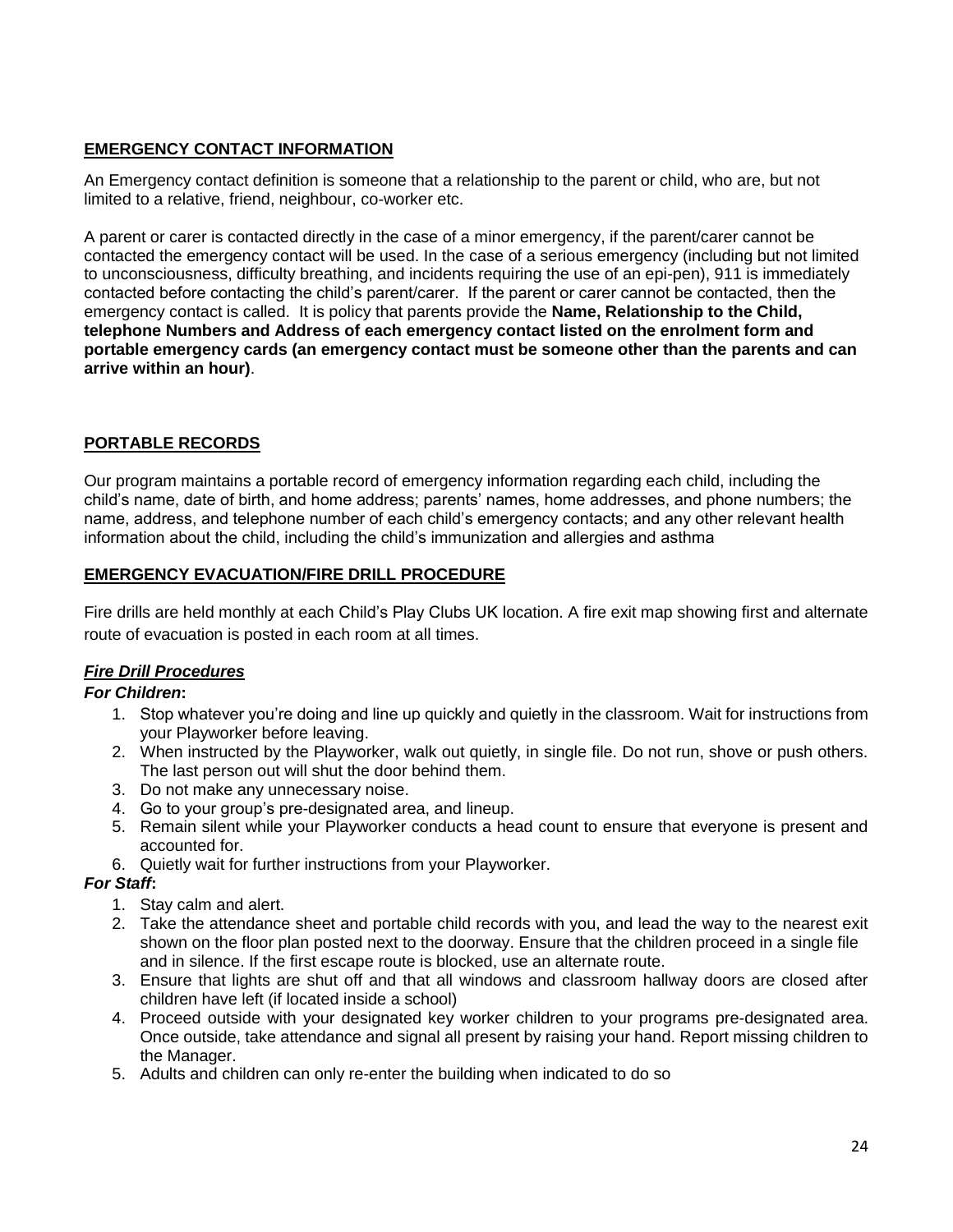#### **LOCK-DOWN PROCEDURES**

Staff are to ensure that they are aware of Lock Down procedures for the school. Staff are to participate with the school for Lock-Downs. Staff are encouraged to do practices within the site as well.

If an unwanted person enters the school in such a manner that is threatening to the occupants of the school, the following procedures will be followed

- 1. Notify the office immediately using your class phone. The member of the office staff will contact police and make a P.A. system announcement to lock down all rooms.
- 2. Clear the hall and washrooms of all children, and keep them safely inside a LOCKED classroom
- 3. Close all blinds on the windows.
- 4. Stay extremely quiet.
- 5. If there is a knock on your class door, do not open the door until you can

#### **Staff Parent Communication Policy**

We encourage all staff and parents to develop a positive open relationship. Verbal and written forms of communication will be used to allow parents alternate ways to communicate. Parents can communicate with the staff through phone calls, face to face and emails. Communication must not be done through text messaging as staff will not be able to reply to these messages throughout the day. All communication between staff and parents need to be recorded on site.

Thank you for reading our parent handbook. Please make sure to get a copy of the terms and conditions from your Play Centre Manager and return them to your child's location. If you have any questions or concerns please direct these to your manager

Child's Play Clubs UK ltd